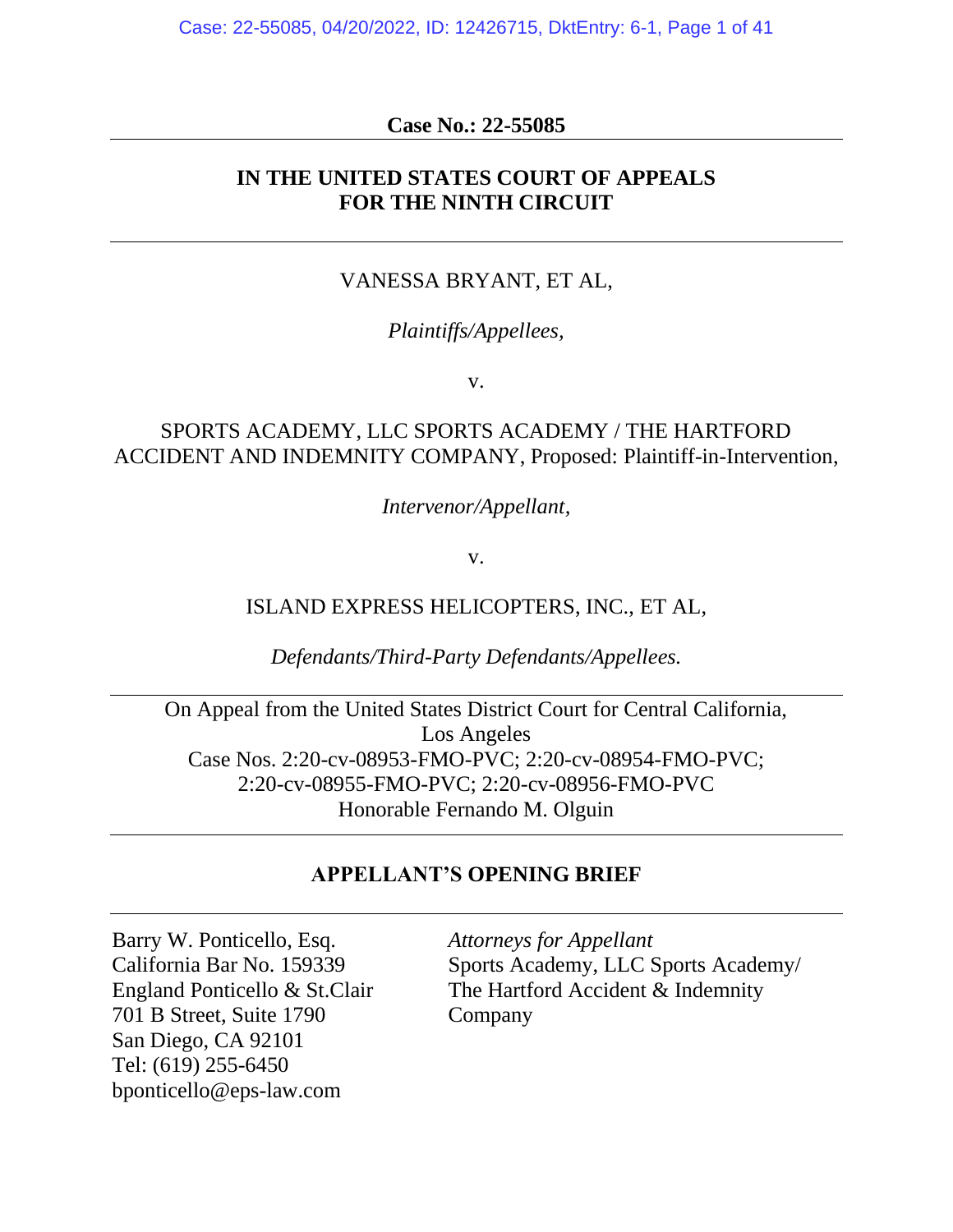### **DISCLOSURE STATEMENT**

Sports Academy, LLC Sports Academy/The Hartford Accident & Indemnity

Company (hereinafter "Appellant") is not aware of any parent corporation or any

publicly held company that owns 10% or more of its stock.

Date: April 20, 2022 ENGLAND PONTICELLO & ST.CLAIR

s/Barry W. Ponticello

Barry W. Ponticello *Attorneys for Appellant* SPORTS ACADEMY, LLC SPORTS ACADEMY/THE HARTFORD ACCIDENT & INDEMNITY COMPANY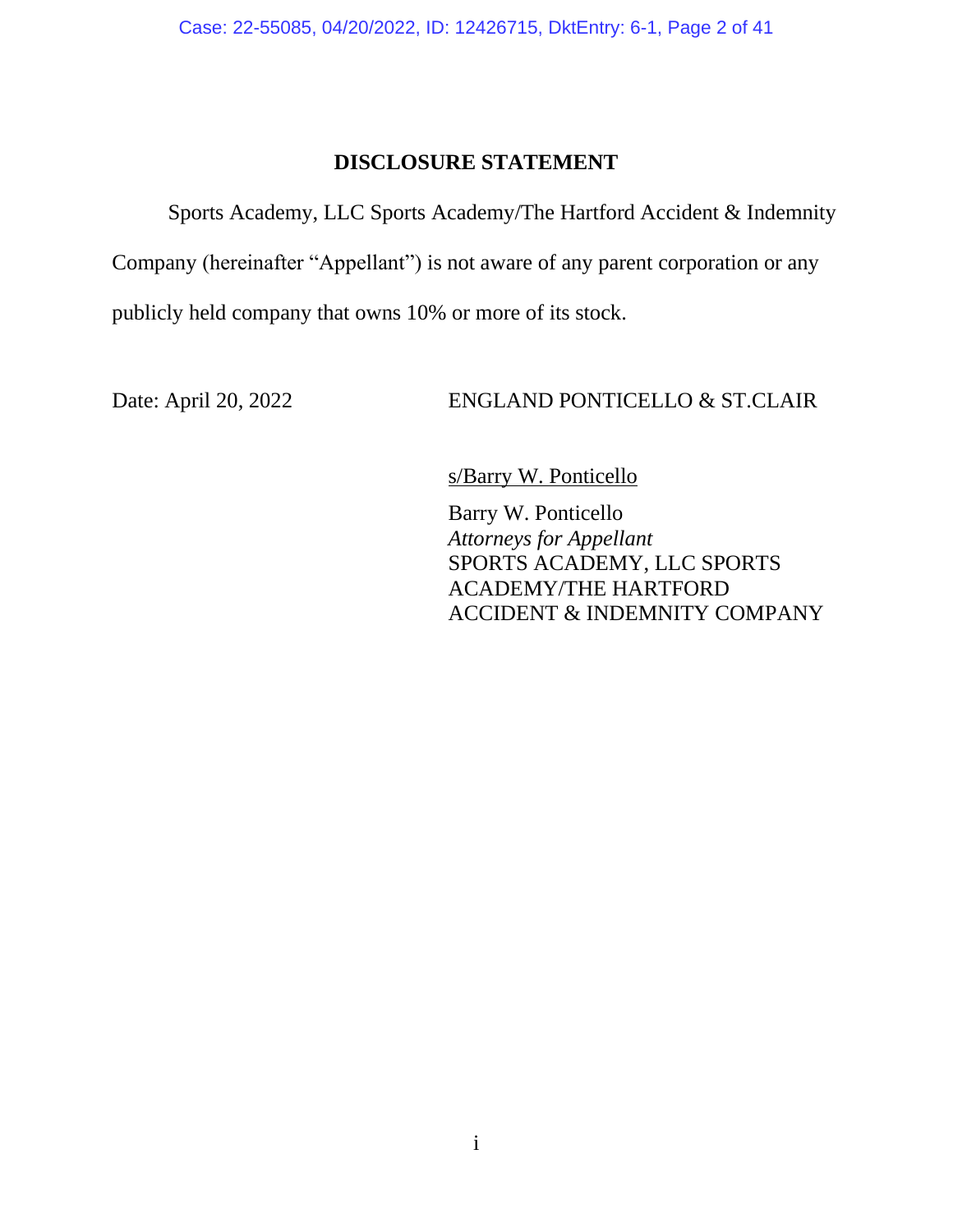## **TABLE OF CONTENTS**

| Pursuant to the California Workers' Compensation Statutory Scheme,<br>Ι.<br>Employer Intervention to Seek reimbursement Before Trial on the Facts is A |
|--------------------------------------------------------------------------------------------------------------------------------------------------------|
| II. Employer Intervention in a Pending Third-Party Workplace Civil Lawsuit is                                                                          |
| The District Court Abused Its Discretion in Finding Appellant's Motion for<br>III.                                                                     |
| The District Court Abused Its Discretion Because Intervention Was Timely<br>a.                                                                         |
| The District Court Abused Its Discretion; Intervention Was Timely<br>$\mathbf b$ .                                                                     |
| Stage of proceeding at which Appellant sought to intervene 22<br>i.                                                                                    |
| ii.                                                                                                                                                    |
|                                                                                                                                                        |
| The District Court Erred In Finding Disposition Of The Action Would Not<br>IV.                                                                         |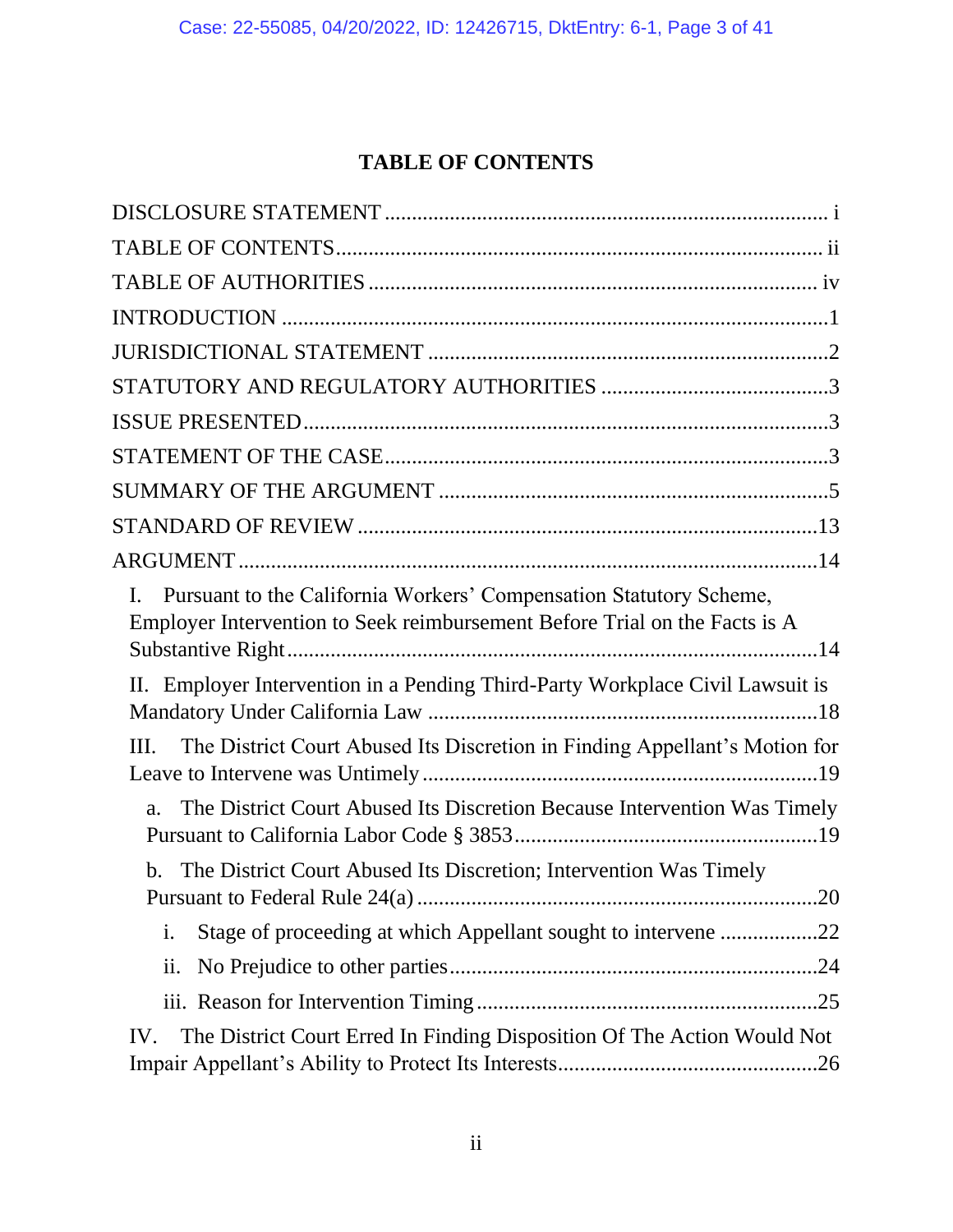| V. The District Court's Denial of Appellant's Substantive Mandatory Right to |  |
|------------------------------------------------------------------------------|--|
| Intervene Resulted in Unnecessary Litigation and Prejudice to Appellant      |  |
|                                                                              |  |
|                                                                              |  |
|                                                                              |  |
|                                                                              |  |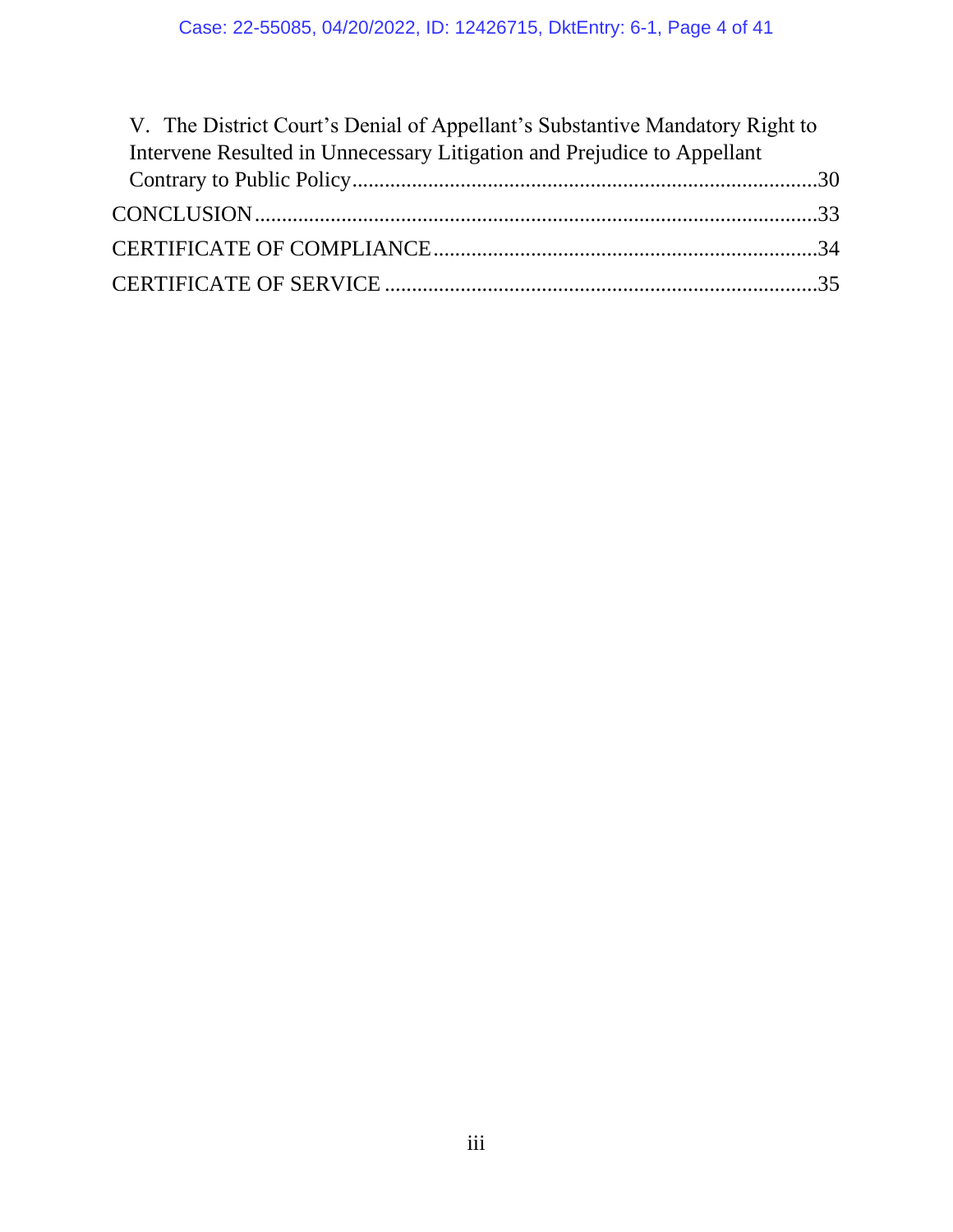## **TABLE OF AUTHORITIES**

## **CASES**

| County of Orange v. Air California, 799 F.2d 535 (9th Cir. 1986) 9, 13, 21        |  |
|-----------------------------------------------------------------------------------|--|
| County of San Diego v. Sanfax Corp., 19 Cal.3d 862 (1977) 12, 16, 19              |  |
| Duncan v. Wal-Mart Stores, Inc., 18 Cal.App.5th 460 (2017) 15, 16                 |  |
|                                                                                   |  |
|                                                                                   |  |
| Mar v. Sakti International Corp., 9 Cal.App.4th 1780 (1992) 17                    |  |
|                                                                                   |  |
| Popovich v. United States, 661 F.Supp. 944 (C.D. Cal. 1987)16                     |  |
| San Diego Unified Port District v. Superior Court, 197 Cal.App.3d 843 (1988)30    |  |
| Shady Grove Orthopedic Associates, P.A. v. Allstate Ins. Co., 559 U.S. 393 (2010) |  |
|                                                                                   |  |
| Smith v. L.A. Unified School District, 830 F.3d 843 (9th Cir. 2016) 24            |  |
| State ex rel. Lockyer v. United States, 450 F.3d 436 (9th Cir. 2006) 10, 29       |  |
| Stringfellow v. Concerned Neighbors in Action, 476 U.S. 1157 (1986) 3             |  |
|                                                                                   |  |
|                                                                                   |  |
| Van Nuis v. Los Angeles Soap Co., 36 Cal.App.3d 222, 230 (1973)  27, 30           |  |

## **STATUTES**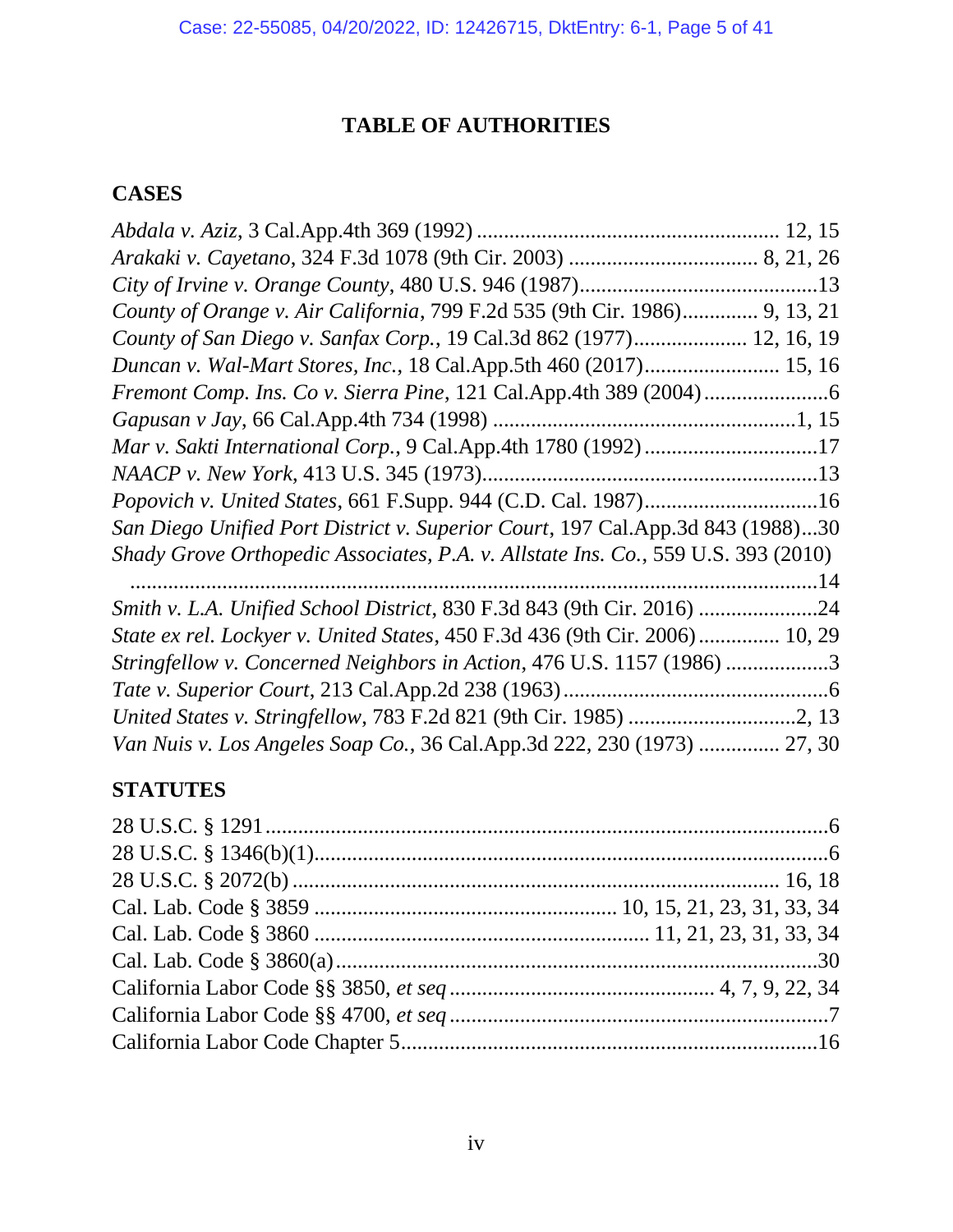# **RULES**

| Federal Rule of Civil Procedure Rule 24(a)  12, 18, 20, 21, 23, 24, 25 |  |  |  |
|------------------------------------------------------------------------|--|--|--|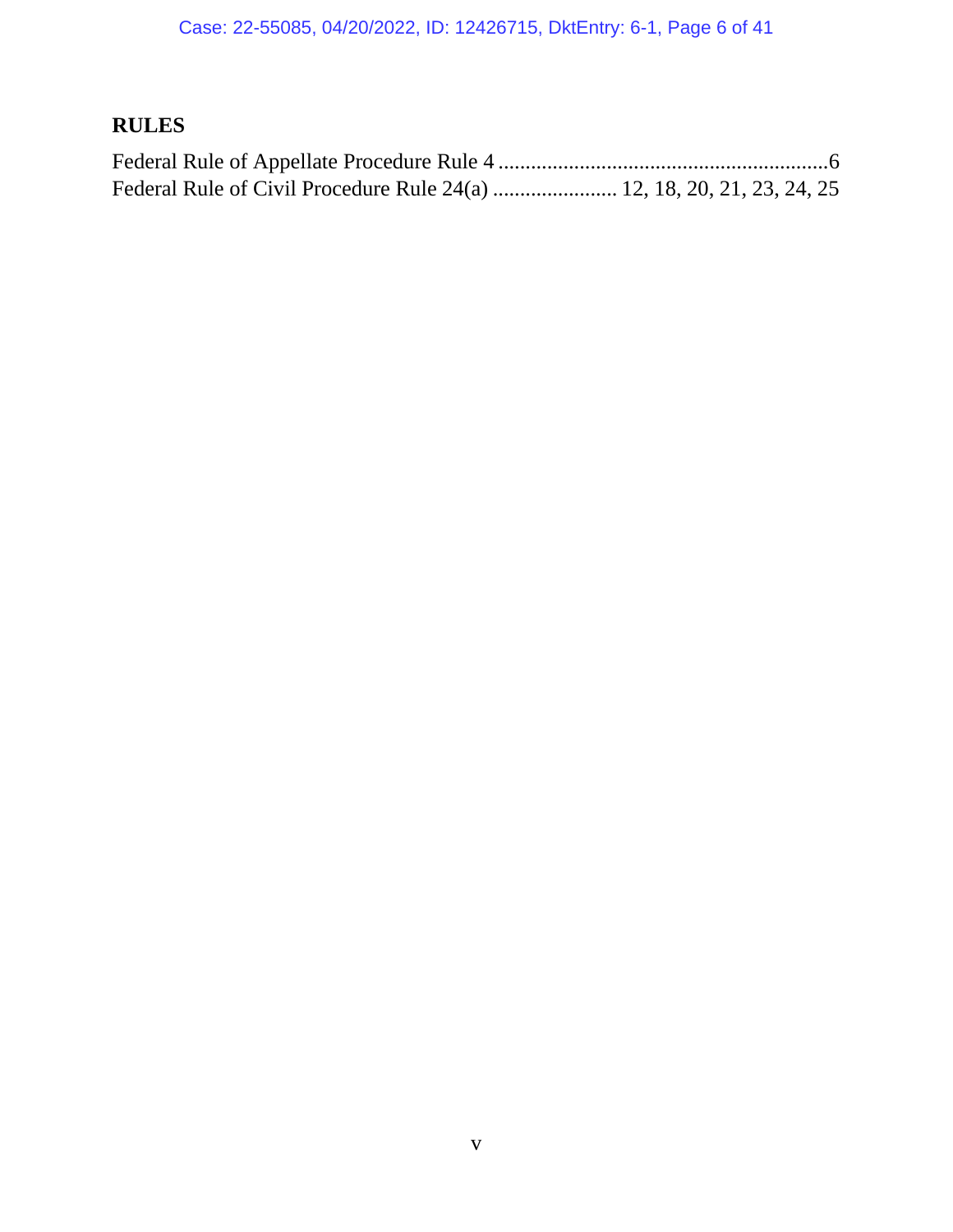#### **INTRODUCTION**

The California workers' compensation statutory scheme, including California Labor Code §§ 3850, *et seq.*, provides for third party actions resulting from workplace injuries, including that of the employee and the recovery of workers' compensation benefits and other damages caused by third-party tortfeasors<sup>1</sup>. The California statutory scheme governing workplace injuries was enacted with a statutory right of reimbursement, mandatory (not permissive) intervention, and "a clear legislative policy militating in favor of reimbursement whenever possible". (*Gapusan v Jay*, 66 Cal.App.4th 734 (1998).) The District Court's denial of this mandatory intervention here was an abuse of discretion and error.

The underlying civil case arises out of a fatal helicopter accident that occurred on January 26, 2020, in Calabasas, California. At the time of the incident, Christina Mauser (hereinafter "Decedent"), a passenger on the ill-fated flight, was in the course and scope of her employment as a basketball coach with Sports Foundation, LLC. At the time of the incident, Sports Academy Foundation, LLC

<sup>1</sup> Case law and Labor Code § 3850 alternately refer to this party as employer, insurer, or workers' compensation benefit provider. These descriptions will be used herein to denote the party seeking reimbursement pursuant to Labor Code Section 3850, *et seq*.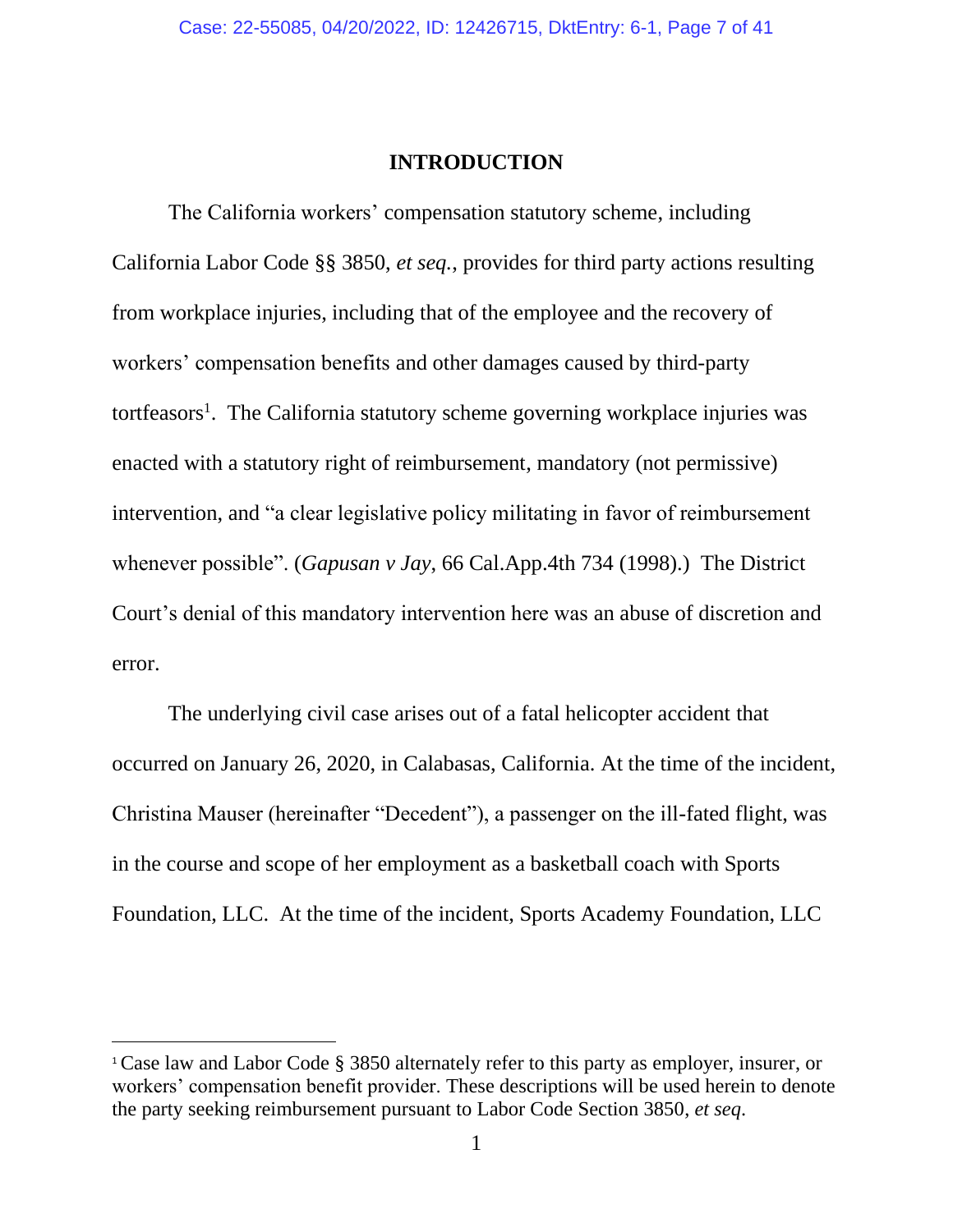#### Case: 22-55085, 04/20/2022, ID: 12426715, DktEntry: 6-1, Page 8 of 41

was insured by The Hartford Accident & Indemnity Company for workers' compensation coverage (hereinafter "Hartford").

Sports Academy, LLC Sports Academy is the umbrella company under which several other entities are organized, which were insured for workers' compensation benefits by Hartford. Included under the Sports Academy, LLC umbrella was Sports Academy Foundation, LLC dba Mamba Sports Academy dba Mamba. As a result of the fatal helicopter crash, Hartford became obligated to and continues to pay workers' compensation benefits, including funeral and burial costs, and death benefits. Subsequent to the events in this case, Mamba Sports Academy dba Mamba was transferred out from under the Sports Academy, LLC Sports Academy umbrella.

#### **JURISDICTIONAL STATEMENT**

On December 16, 2021, the U.S. District Court for the Southern District of California denied Appellant's Motion for Reconsideration of the District Court's denial of Appellant's Motion for An Order Granting Leave to File a Complaint-in-Intervention. [1-ER-002-004.] Appellant timely filed this appeal pursuant to Federal Rule of Appellate Procedure Rule 4. Pursuant to 28 U.S.C. § 1346(b)(1), the lower court had jurisdiction because the U.S. Government was a defendant. A District Court's denial of a party's motion to intervene as of right is a final appealable order. (*United States v. Stringfellow*, 783 F.2d 821, 825 (9th Cir.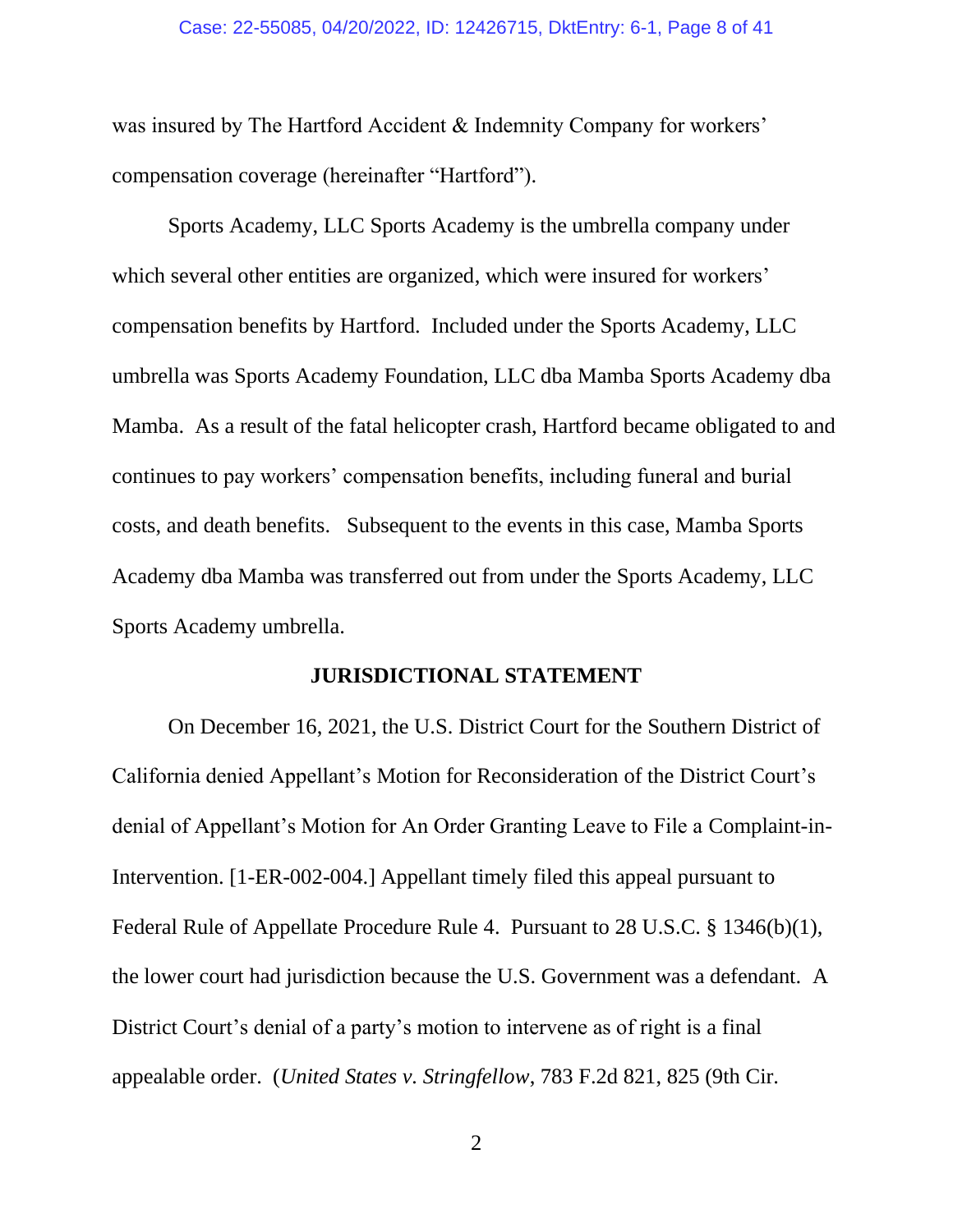1985), cert. granted on other grounds, sub nom. *Stringfellow v. Concerned Neighbors in Action*, 476 U.S. 1157 (1986).) Pursuant to 28 U.S.C. § 1291, this Court has jurisdiction over this appeal from the District Court's final decision denying Appellant's statutory intervention into the underlying civil case.

#### **STATUTORY AND REGULATORY AUTHORITIES**

All relevant statutory and regulatory authorities appear in the Addendum to this brief.

#### **ISSUE PRESENTED**

Whether the District Court erred in denying Appellant's mandatory statutory intervention, sought pursuant to California Labor Code §§ 3850, *et seq.*

#### **STATEMENT OF THE CASE**

On January 26, 2020, Decedent was in the course and scope of her employment as a basketball coach for Sports Academy, LLC, Sports Academy dba Sports Academy Foundation, LLC dba Mamba Sports Academy dba Mamba (hereinafter "Sports Academy") when she died in a fatal helicopter crash in Calabasas, California. [2-ER-022-023; 2-ER-040; 2-ER-089; 2-ER-107; 2-ER-201; 2-ER-215.] At the time of the incident, Sports Academy was insured for workers' compensation coverage by Hartford. [2-ER-023; 2-ER-040; 2-ER-089; 2-ER-107; 2-ER-201; 2-ER-217.] As a result of Decedent's death, Appellant was legally obligated to, and did, and continues to, pay workers' compensation benefits on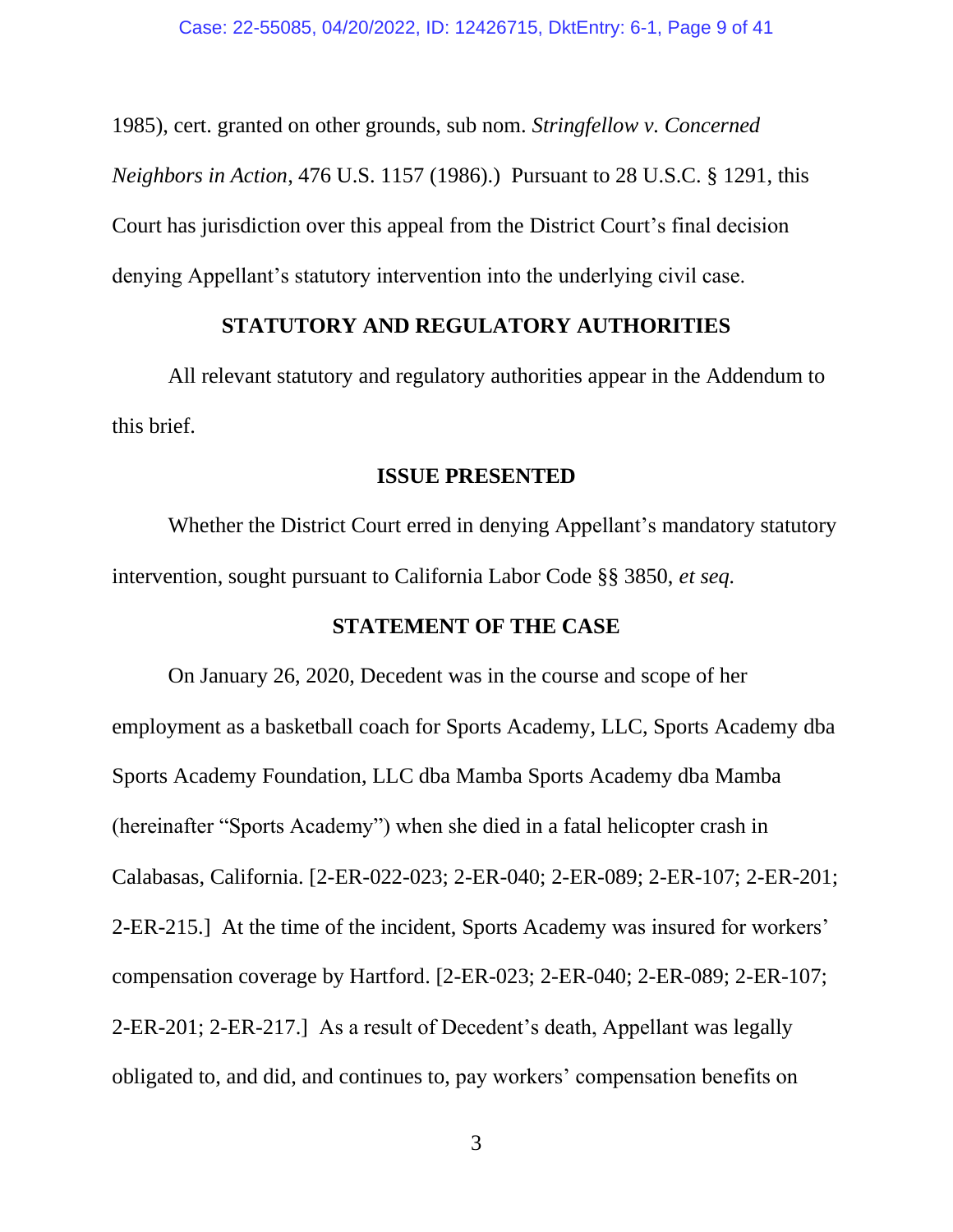#### Case: 22-55085, 04/20/2022, ID: 12426715, DktEntry: 6-1, Page 10 of 41

behalf of Decedent and her heirs (*Mauser Plaintiffs*), including funeral and burial costs and death benefits, pursuant to the California Labor Code §§ 4700, *et seq.* [2-ER-023; 2-ER-040; 2-ER-089-090; 2-ER-107; 2-ER-201; 2-ER-217.]

The Mauser Plaintiffs initiated the underlying civil lawsuit in Los Angeles Superior Court against alleged negligent third parties. [2-ER-026; 2-ER-107; 2- ER-201; 2-ER-217.] When the United States was named as a defendant in the action, it removed the case to the Central District of California. [2-ER-026; 2-ER-107-108; 2-ER-121; 2-ER-201-203; 2-ER-217.] The party plaintiffs filed motions to remand the case back to Los Angeles Superior Court, which were ultimately denied. [2-ER-026; 2-ER-044; 2-ER-107-108; 2-ER-202; 2-ER-217.] During the pendency of this litigation, Appellant placed all known parties on notice of its statutory reimbursement claim and made clear to all parties its intent to intervene, once the jurisdictional issues were resolved. [2-ER-023-025; 2-ER-040-041; 2- ER-108; 2-ER-202.]

Appellant filed its Motion for Leave to Intervene on July 9, 2021. [Docket #78; 2-ER-097; 2-ER-189-259; 3-ER-391.] A number of Docket entries issued after Appellant filed its Intervention Motion, and before the Motion was decided, including a Scheduling and Case Management Order issued by Judge Olguin on July 20, 2021. [Docket #82; 3-ER-392.] On July 23, 2021, the United States opposed the Motion to Intervene, noting that following the Consolidated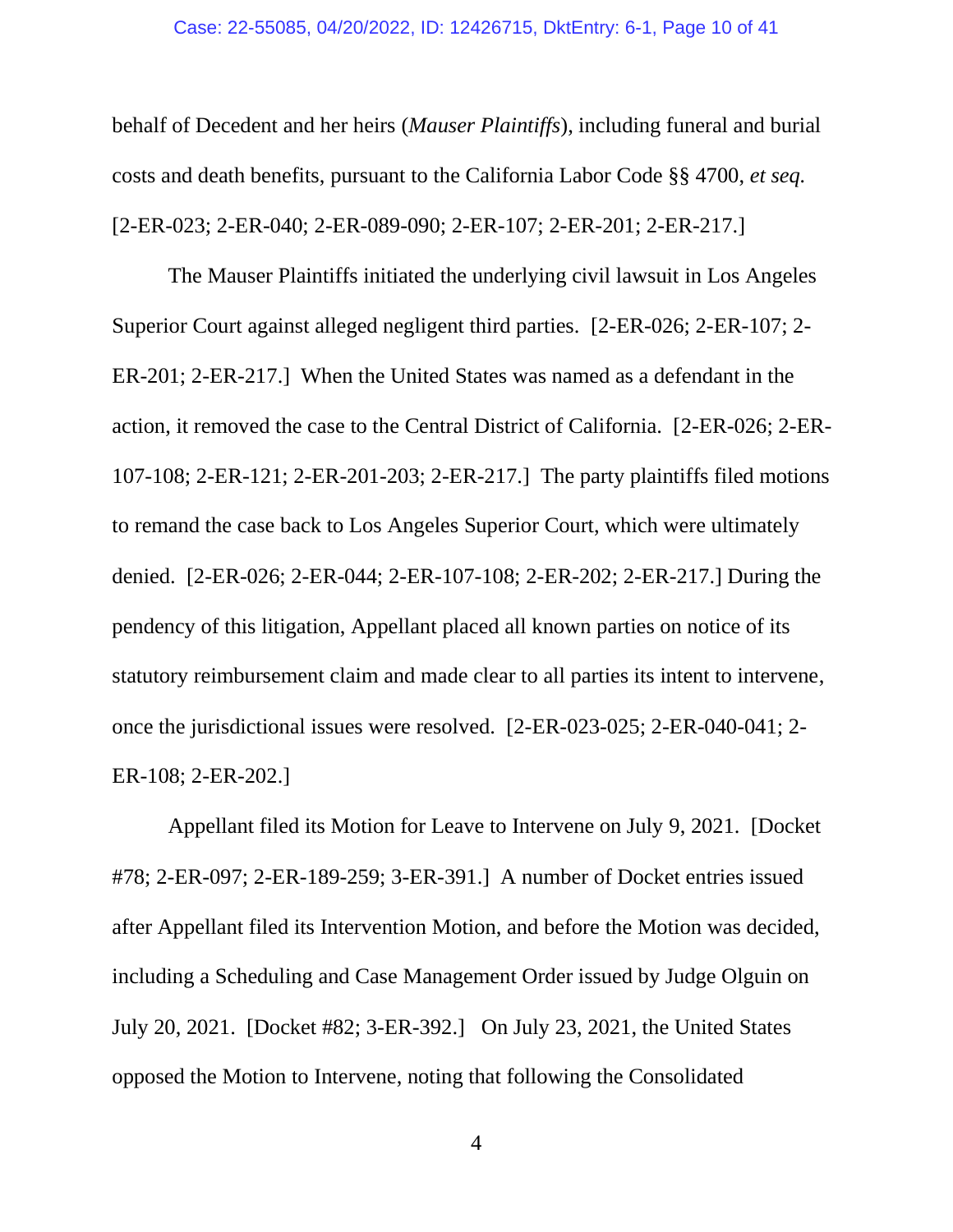#### Case: 22-55085, 04/20/2022, ID: 12426715, DktEntry: 6-1, Page 11 of 41

Complaint, there remained no operative pleadings against the United States and nothing upon which to intervene. [Docket #85; 2-ER-168-169; 3-ER-392.] No other party opposed the Intervention.

The Motion to Intervene was set for hearing on the Court's Calendar, but the District Court, in Docket #92 [3-ER-393], took the hearing off calendar *sua sponte* on August 9, 2021. On October 29, 2021, Appellant filed an Ex Parte Application to Expedite Court' s Ruling on Motion to Intervene. [Docket #107; 2-ER-078-143; 3-ER-394-395.] The District Court issued its Order Denying Motion to Intervene on November 10, 2021. [Docket #118; 1-ER-005-007; 3-ER-393.] A Motion for Reconsideration [Docket #120; 2-ER-009-077; 3-ER-396] was filed, which was denied on December 16, 2021 [Docket #126; 1-ER-002-004; 3-ER-396.]

At the time of Appellant's Motion for Leave to Intervene, no dismissal had been requested by the parties in this case. The Order Dismissing Action was issued December 28, 2021. [Docket #139; 3-ER-397], with an amended Order Dismissing Action dated January 3, 2022. [Docket #140; 3-ER-397.]

#### **SUMMARY OF THE ARGUMENT**

The California workers' compensation statutory scheme, codified as to third party claims in California Labor Code §§ 3850, *et seq.* creates a statutory subrogation right for a workers' compensation benefit provider to recover obligatory workers' compensation benefits and related payments made because of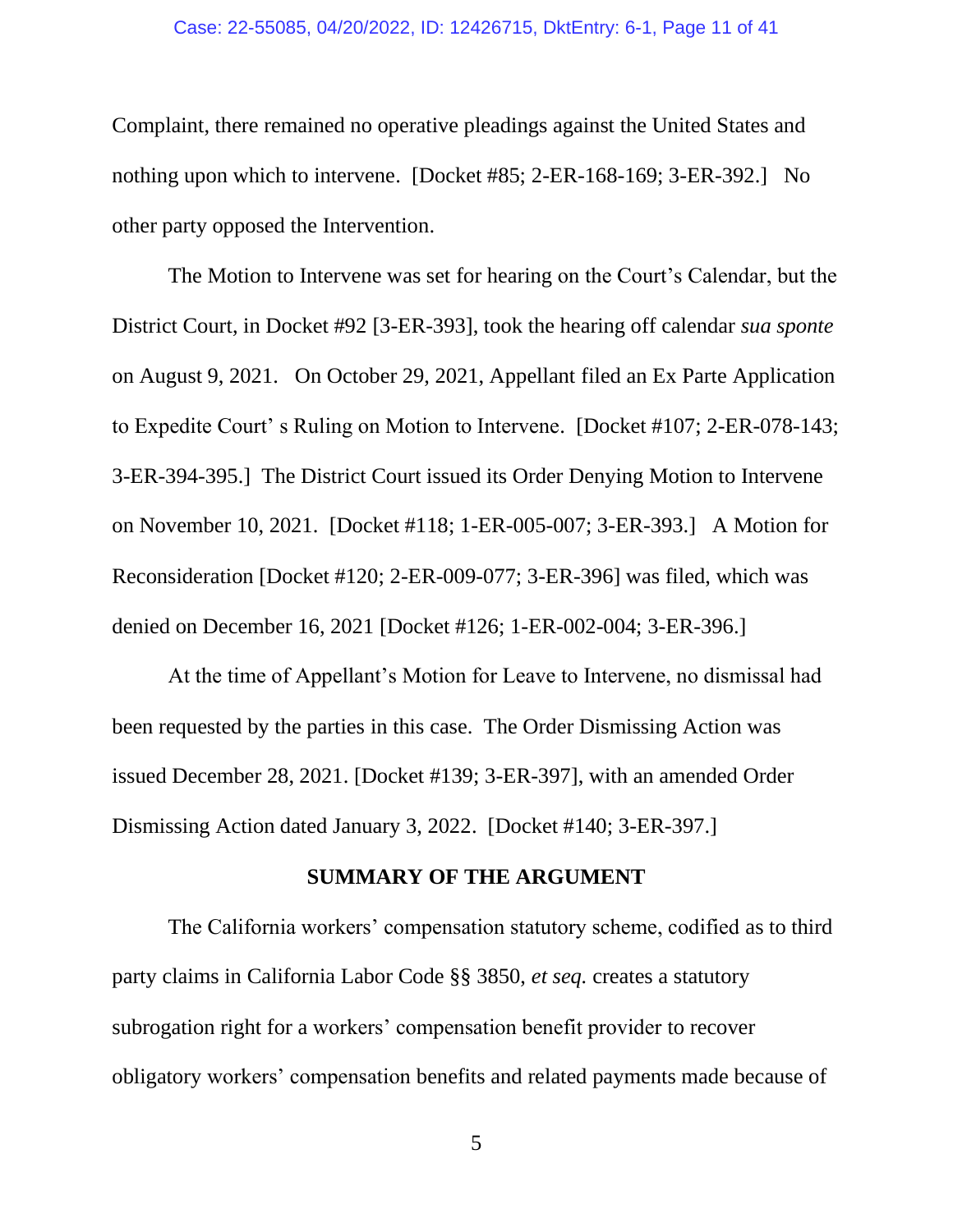#### Case: 22-55085, 04/20/2022, ID: 12426715, DktEntry: 6-1, Page 12 of 41

a tortious responsible third-party. The workers' compensation laws "spread the cost of industrial injuries to goods and services…increases industrial safety." (*Fremont Comp. Ins. Co v. Sierra Pine*, 121 Cal.App.4th 389 (2004).) A worker, or his or her heirs, may bring an action against a responsible third party. (Cal. Lab Code §§ 3850, *et seq.*) Likewise, a workers' compensation benefit provider who has become obligated to pay workers' compensation benefits and other amounts may bring a lawsuit to recover those amounts against a responsible third-party to recover the benefits paid. (Cal. Lab. Code § 3852.)

As to intervention, where the injured worker and workers' compensation benefits provider bring two separate lawsuits, the cases "shall" be consolidated. (Cal. Lab. Code § 3853.) In fact, "the employer has an absolute right to intervene in any action brought by the employee against a third party tortfeasor…" (*Tate v. Superior Court*, 213 Cal.App.2d 238, 244 (1963)*.* If either the worker or workers' compensation benefit provider are aware of ongoing litigation against a third party and intend to seek damages from that third party, they are therefore constrained to intervene in the already ongoing action-as opposed to filing a separate action. Here, because the Mauser Plaintiffs (to whom workers' compensation payments have been and are ongoing) had already filed a lawsuit, it was mandatory for Appellant, who was aware of the action, to intervene to seek their damages against the same third parties, as opposed to filing a separate lawsuit. The District Court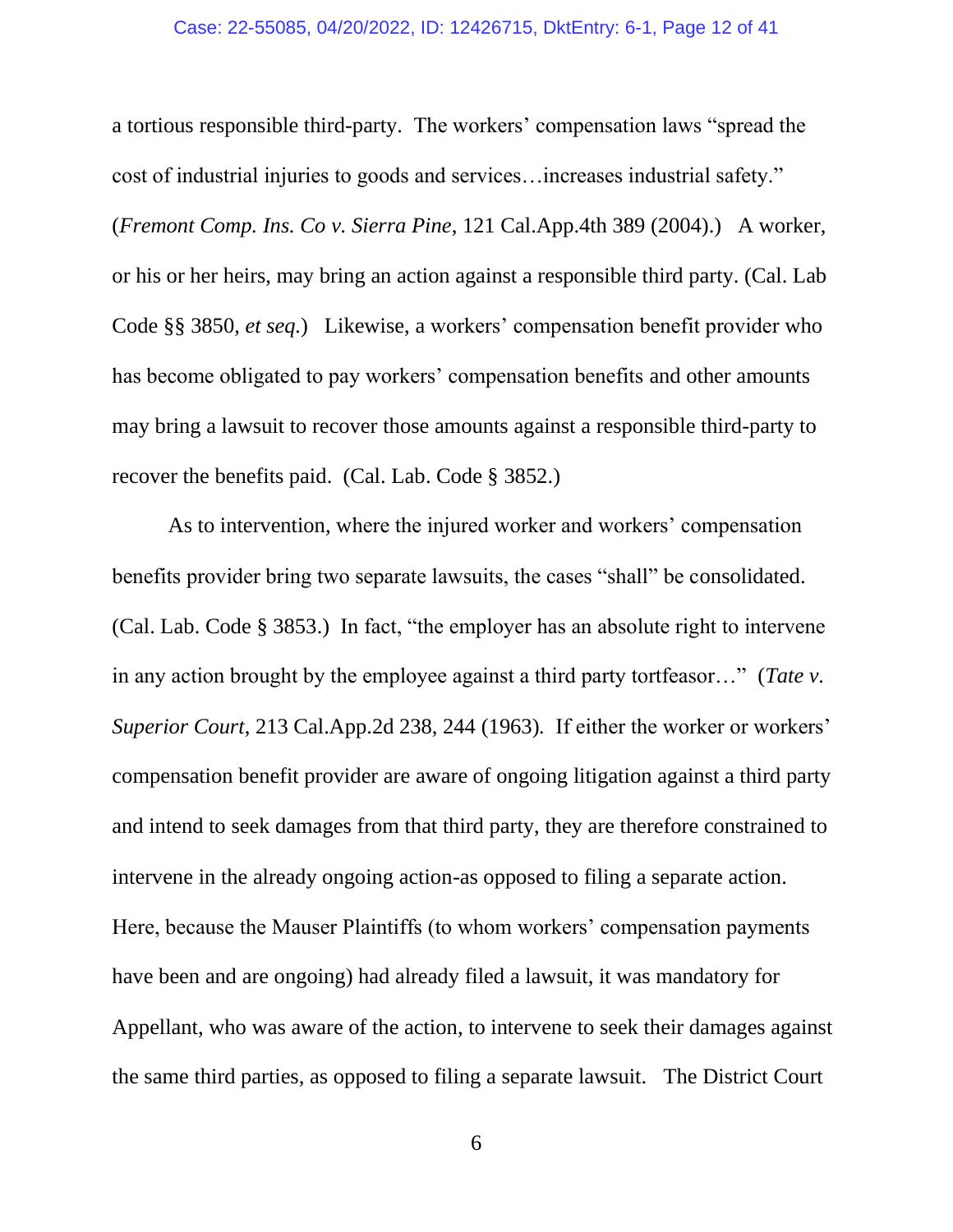erred in not considering this statutorily granted reimbursement right a substantive right.

Appellant appropriately and timely sought this statutory reimbursement. A workers' compensation benefit provider may intervene in an injured worker's pending lawsuit "*at any time before trial on the facts* . . . ." (Cal. Lab. Code § 3853, emphasis added.) An employee may settle his claim against a third party "*subject to the employer's right to proceed to recover compensation he has paid*." (Cal. Lab. Code § 3859, emphasis added.) For a settlement to be valid, notice of settlement must be provided to the employer to allow "*opportunity to the employer* to recover the amount of compensation he has paid or become obligated to pay . . . ." (Cal. Lab. Code § 3860, emphasis added.)

Reading the foregoing together, the California Legislature created a substantive right for the workers' compensation benefit provider to intervene in an injured worker's pending lawsuit *at any time before trial on the facts* to assert its subrogation interests. The California Legislature specified the time for an employer to intervene in an injured workers' civil lawsuit against negligent tortfeasors even where a settlement between the parties has been reached. The California Labor code statutorily creates a substantive right to intervene at any time before trial on the facts and any denial of this right impedes a workers' compensation benefits provider's ability to pursue its claims.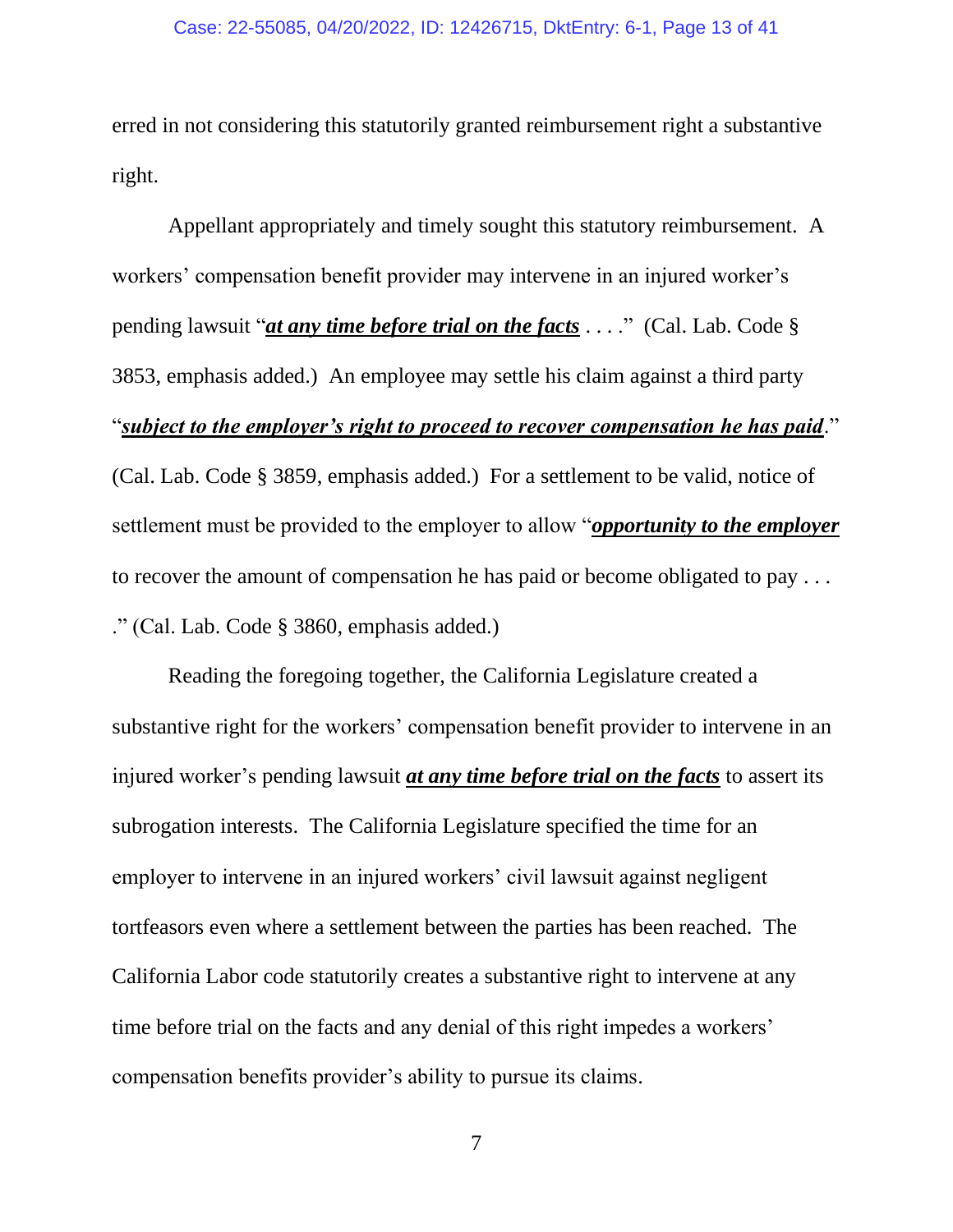Appellant, after previously giving notice to all parties, sought intervention on July 9, 2021. The District Court took no action until November 10, 2021. Had the District Court noted the statutory, substantive right, as well as the timely intervention in keeping with the statutory and legislative policy (and had not cancelled the hearing *sua sponte*), the employer's rights could have been addressed as required under the California statutory scheme. By delaying decision, and ultimately denying intervention, Appellant's rights were improperly impeded.

While Appellant asserts that statutory worker's compensation benefit reimbursement via intervention is a substantive right, even assuming, *arguendo*, intervention before trial is a procedural issue and Federal Rule of Civil Procedure Rule 24(a) applies, intervention was still timely and should have been permitted. Under FRCP Rule 24(a), intervention as of right requires: (1) the applicant must timely move to intervene; (2) the applicant must have a significantly protectable interest relating to the property or transaction which is the subject of the action; (3) applicant must be so situation such that the disposition of the action may impair or impede the party's ability to protect that interest; and (4) the applicant's interest must not be adequately represented by existing parties. (*Arakaki v. Cayetano*, 324 F.3d 1078, 1083 (9th Cir. 2003)

The District Court abused its discretion in finding Appellant untimely sought intervention. In determining the timeliness of intervention in federal court, a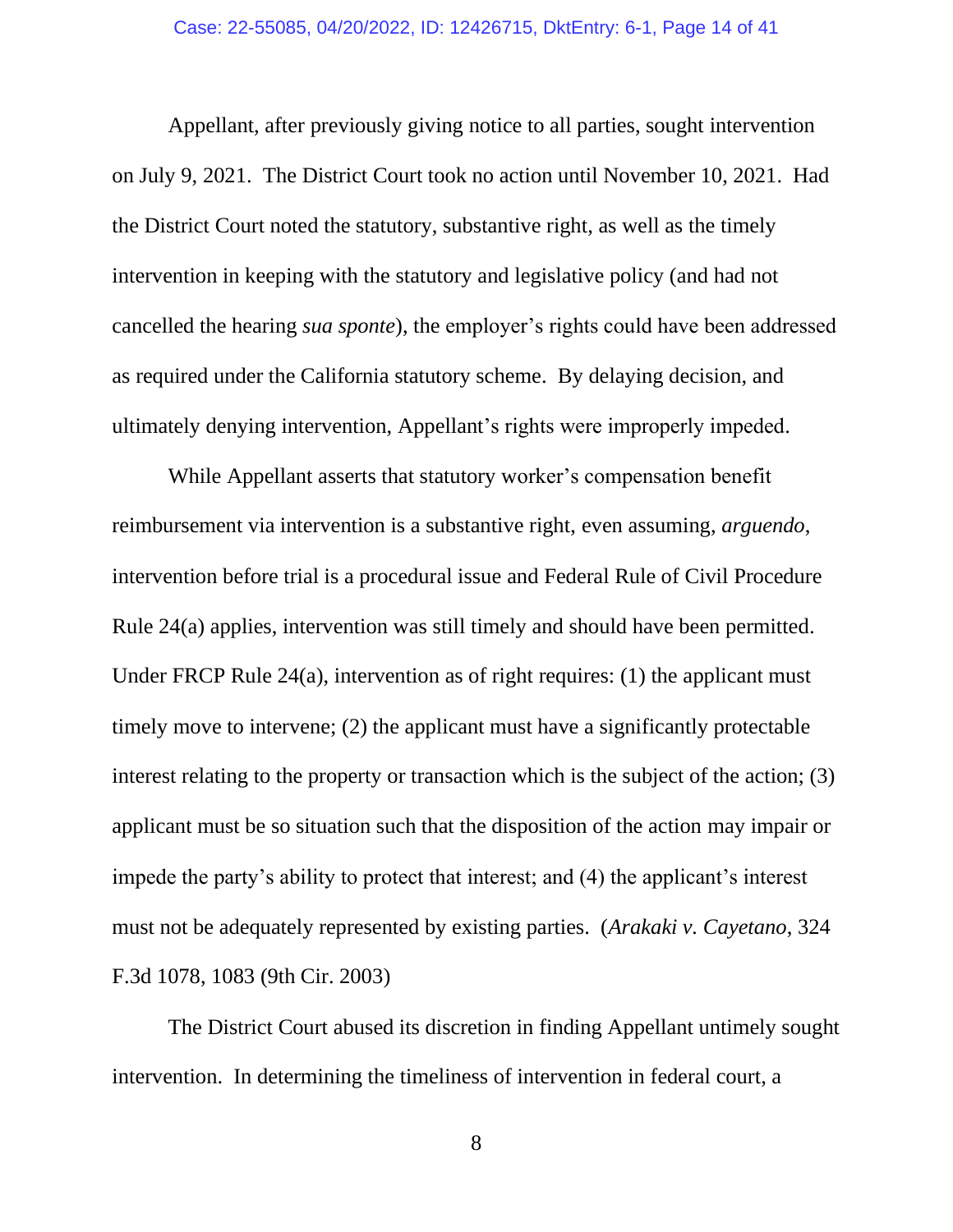#### Case: 22-55085, 04/20/2022, ID: 12426715, DktEntry: 6-1, Page 15 of 41

district court must weigh the following factors: (1) the stage of proceeding at which an applicant seeks to intervene; (2) the prejudice to other parties; and (3) the reason for and length of delay. (*County of Orange v. Air California*, 799 F.2d 535, 537 (9th Cir. 1986).) "Mere passage of time alone is not determinative." (*Id.*) Here, the District Court did not appropriately weigh the necessary factors, even in using the indicated standard. It improperly focused on the timing of the Motion to Intervene related to the date the Mauser Plaintiffs filed their lawsuit. [1-ER-006.]

Instead, per *County of Orange v. Air California*, the District Court should have considered the following: (1) the jurisdictional issues had resolved less than two months prior to the filing of Appellant's Motion to Intervene, and no trial date had been set at that point; (2) Appellant had placed the known parties on written notice of its intent to intervene as of January 5, 2021, with the remaining plaintiffs<sup>2</sup> put on notice of Appellant's intent to intervene as of June 3, 2021; (3) Appellant's claims would not broaden the damages being sought against the defendants as they are a subset of the total damages; (4) no prejudice exists to the parties as they were all on notice before any settlement was reached; and (5) Appellant's timing of seeking intervention, when it was aware no trial date had yet been set-and was sure

<sup>&</sup>lt;sup>2</sup> The remaining Plaintiffs, Vanessa Bryant, on her own behalf and on behalf of the Bryant Minor Plaintiffs, James Altobelli, on his own behalf and on behalf of the Altobelli Minor Plaintiff, and Christopher Chester, on his own behalf and on behalf of the Chester Minor Plaintiffs, were put on notice due to the consolidation on cases but were not interested parties for purposes of Appellant's subrogation action.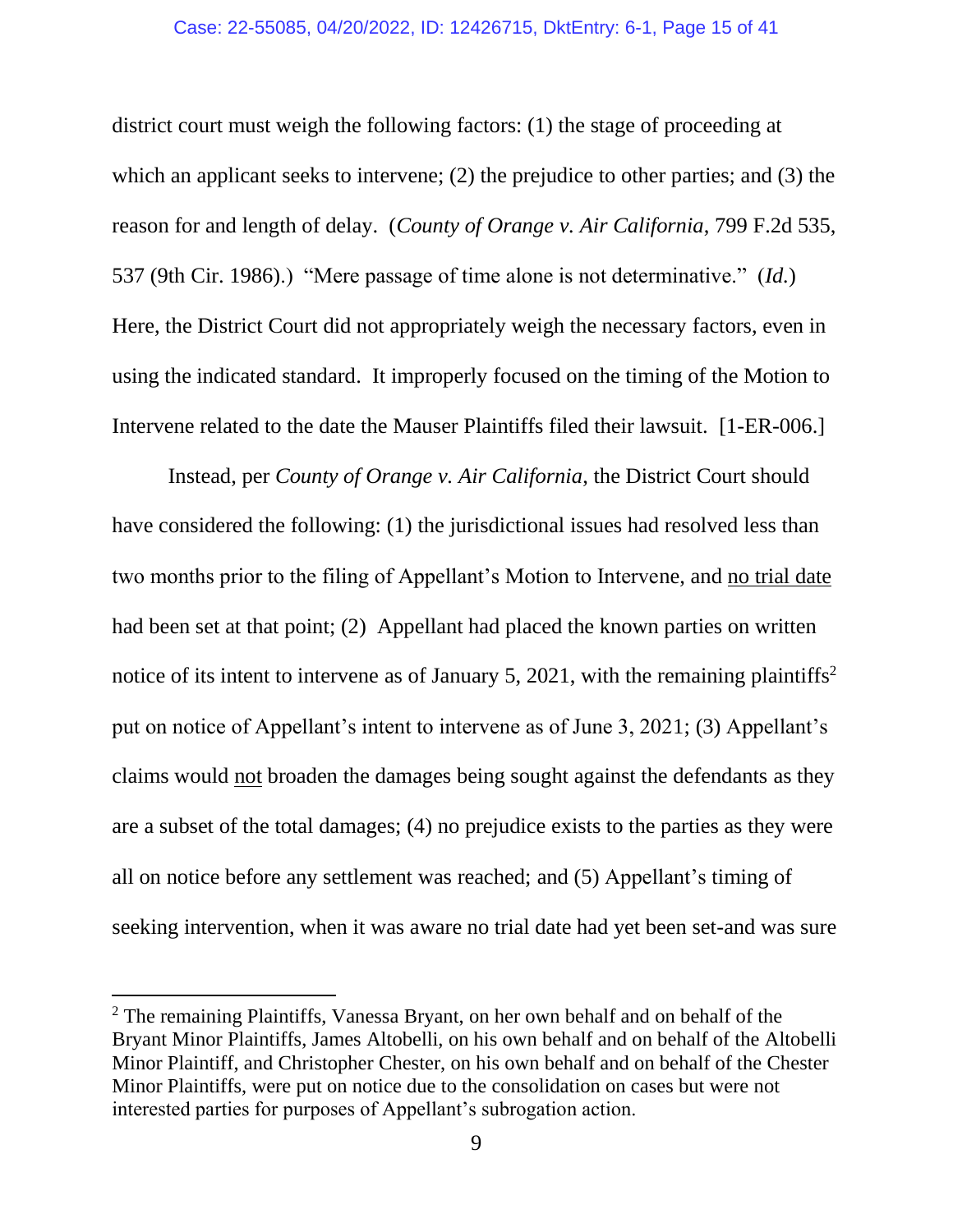#### Case: 22-55085, 04/20/2022, ID: 12426715, DktEntry: 6-1, Page 16 of 41

to place all parties on notice, was occasioned by its intent to intervene after the jurisdictional issues were resolved, to avoid having to intervene a second time – once in federal court and once if the matter was remanded back to state court. Based on the foregoing, all timeliness factors militated in favor of allowing intervention. Accordingly, the District Court abused its discretion in not permitting the statutorily sought intervention.

Further, the District Court erred in finding that the disposition of the action would not impair or impede Appellant's ability to protect its subrogation interests. The Court noted that even if a lawsuit affects a proposed intervenor's interests, those interests may not be impaired if the proposed intervenor has other means to protect them. (*State ex rel. Lockyer v. United States*, 450 F.3d 436, 442 (9th Cir. 2006).) Here, that is not the case.

Appellant learned through informal attorney communications that the settlement between the third-party defendants and the Mauser Plaintiffs was believed to be non-segregated, meaning the Mauser Plaintiffs' settlement *included* the workers' compensation benefit provider's claims. This has been confirmed through Superior Court filings by Island Express Helicopters, Inc., Island Express Holdings Corp., and O.C. Helicopters, which allege that a settlement agreement between the Mauser Plaintiffs and Defendants required the Mauser Plaintiffs to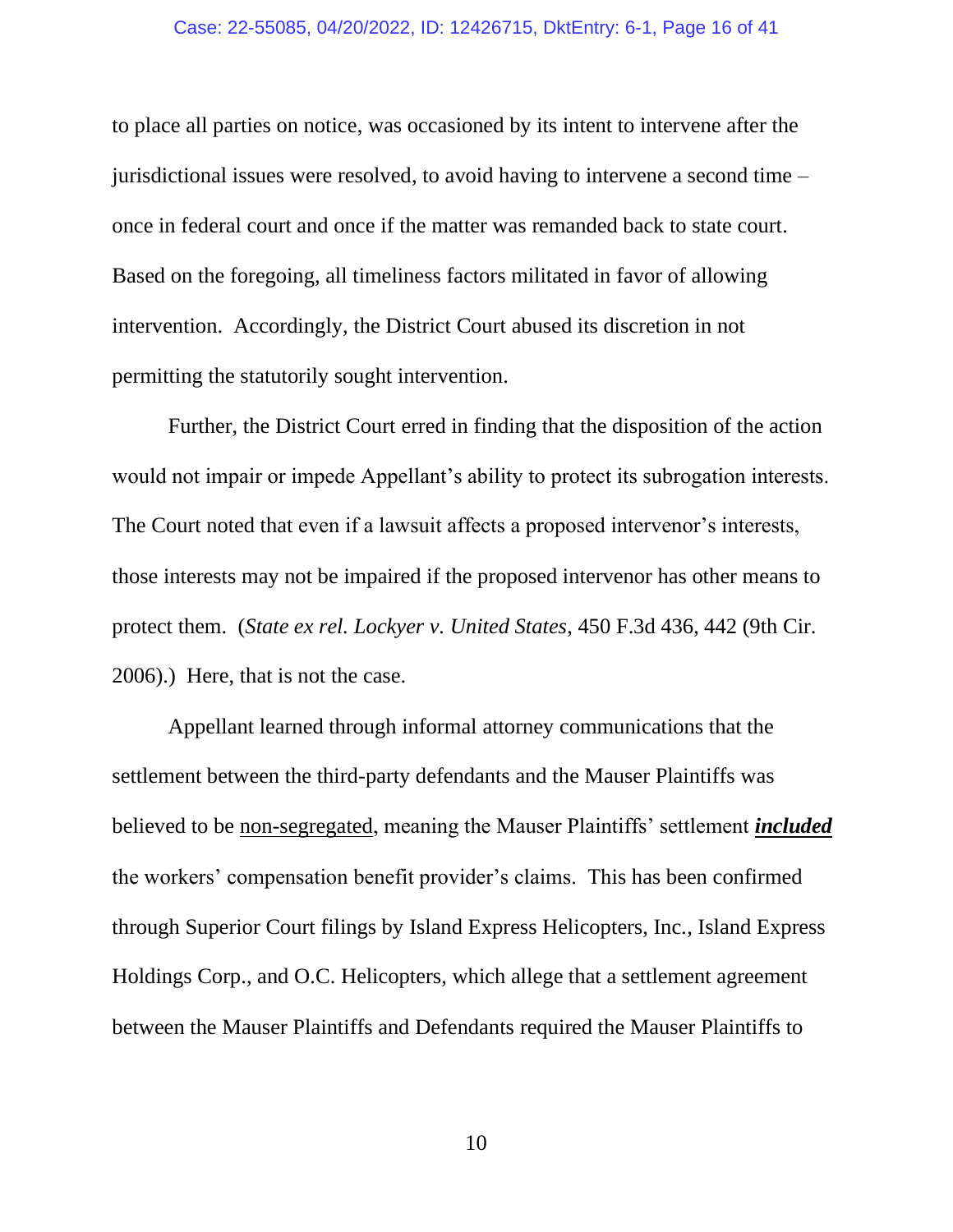#### Case: 22-55085, 04/20/2022, ID: 12426715, DktEntry: 6-1, Page 17 of 41

satisfy any and all liens, and in particular workers' compensation payments, arising out of the January 26, 2020, fatal helicopter crash.<sup>3</sup>

An employee's non-segregated third-party workplace injury settlement invokes California Labor Code § 3859(a), which requires the written consent of the workers' compensation benefit provider for an employee's settlement to be valid. The Mauser Plaintiffs did not seek, nor obtain Appellant's consent to settlement. The settlement at issue occurred in the Federal Court action. Addressing whether the settlement should be set aside per California Labor Code §3859 arises from this Federal case, and hence this appeal. Appellant brought the non-segregated settlement issue to the District Court's attention in its Motion for Reconsideration, but the District Court failed to address this issue in its December 16, 2021, Order Denying Motion for Reconsideration. [1-ER-002-004.]

Appellant has no alternate forum to pursue the rights addressed herein because Appellant cannot separately bring a Federal lawsuit as it has asserted no claims against the United States, and understands that a settlement approved by a Federal Court may not be able to be set aside by a state court in any state action,

<sup>&</sup>lt;sup>3</sup> The underlying fatal helicopter accident occurred on January 26, 2020. Faced with an expiring statute of limitations of January 26, 2022, and the pending appeal, Appellant filed a subrogation action in the Los Angeles Superior Court, Case No. 22STCV00080. Appellant does not seek both a federal and state court action arising from this situation, but filed the state court action to preserve its rights and interests due to the expiring statute of limitations and the current status of the denied federal intervention, the subject of this appeal.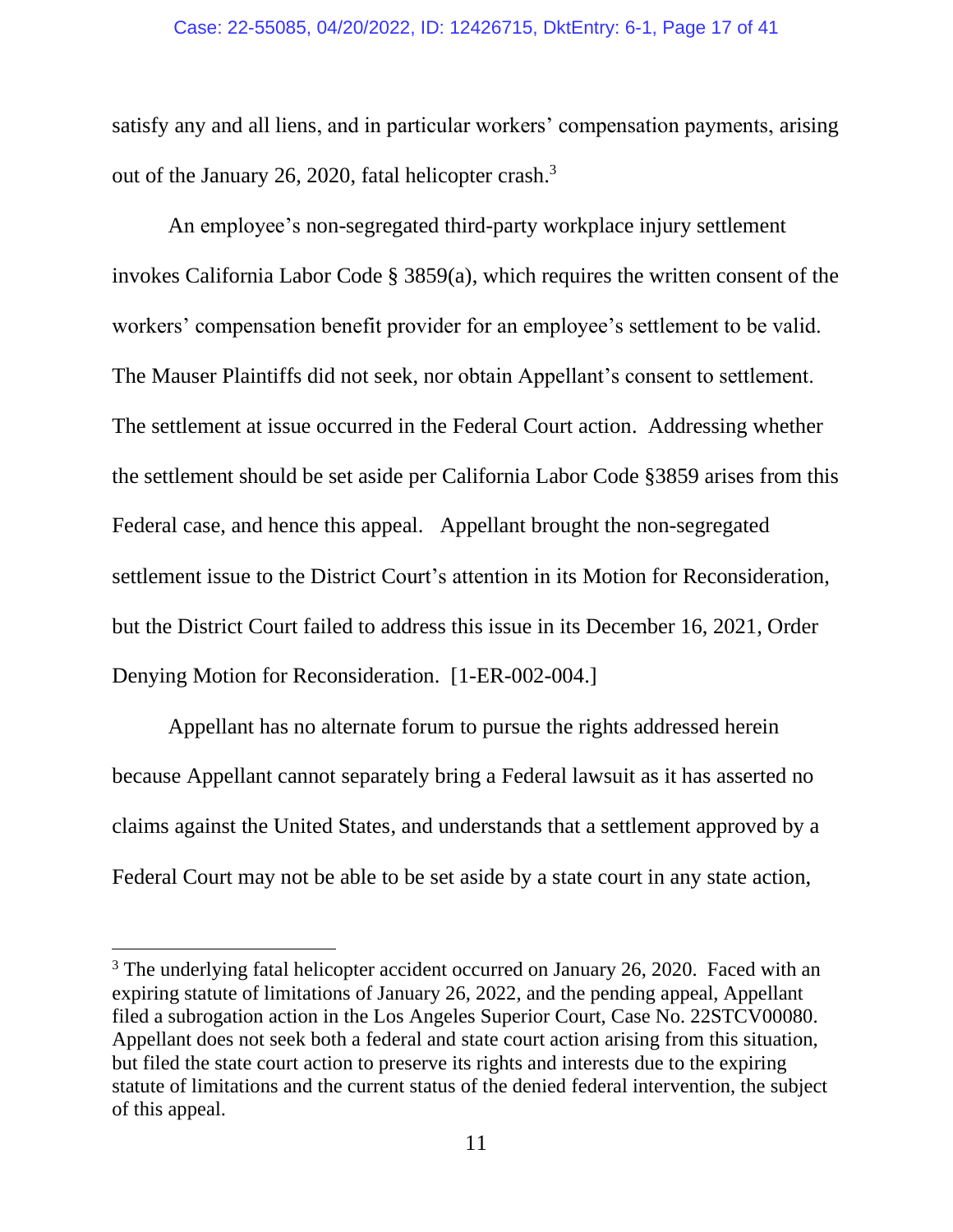#### Case: 22-55085, 04/20/2022, ID: 12426715, DktEntry: 6-1, Page 18 of 41

thus necessitating intervention in this action. Once again, had Appellant been allowed to intervene, it would have been a party to the action and these issues could have been addressed before any finality of settlement attempts. Because Appellant was denied leave to intervene in the underlying federal lawsuit, its rights were sufficiently impaired and impeded.

Finally, the District Court's denial of Appellant's mandatory right to intervene in the underlying civil lawsuit abridged Appellant's statutory right to intervene and resulted in additional burdensome litigation contrary to the purpose of Chapter 5 of the California Labor Code. Pursuant to the Rules Enabling Act, the Federal rules of procedure "shall not abridge, enlarge or modify any [state] substantive right." (28 U.S.C. § 2072(b).) The California workers' compensation subrogation statutory scheme was enacted to avoid double recovery by an employee who receives workers' compensation benefits and sues a third-party tortfeasor for the same injuries and damages. (*Abdala v. Aziz*, 3 Cal.App.4th 369, 376 (1992).) "[T]he statutory scheme assures that the employer, not the employee, shall, at least ultimately, be entitled to recover the value of those benefits from the tortfeasor." (*Id.*) The California workers' compensation statutes:

> seek to insure, first, that, regardless of whether it is the employee or the employer who sues the third party, both the employee and employer recover their due, and, second, that, as far as possible, the third party need defend only one lawsuit." (*County of San Diego v. Sanfax Corp.*, 19 Cal.3d 862, 872 (1977).)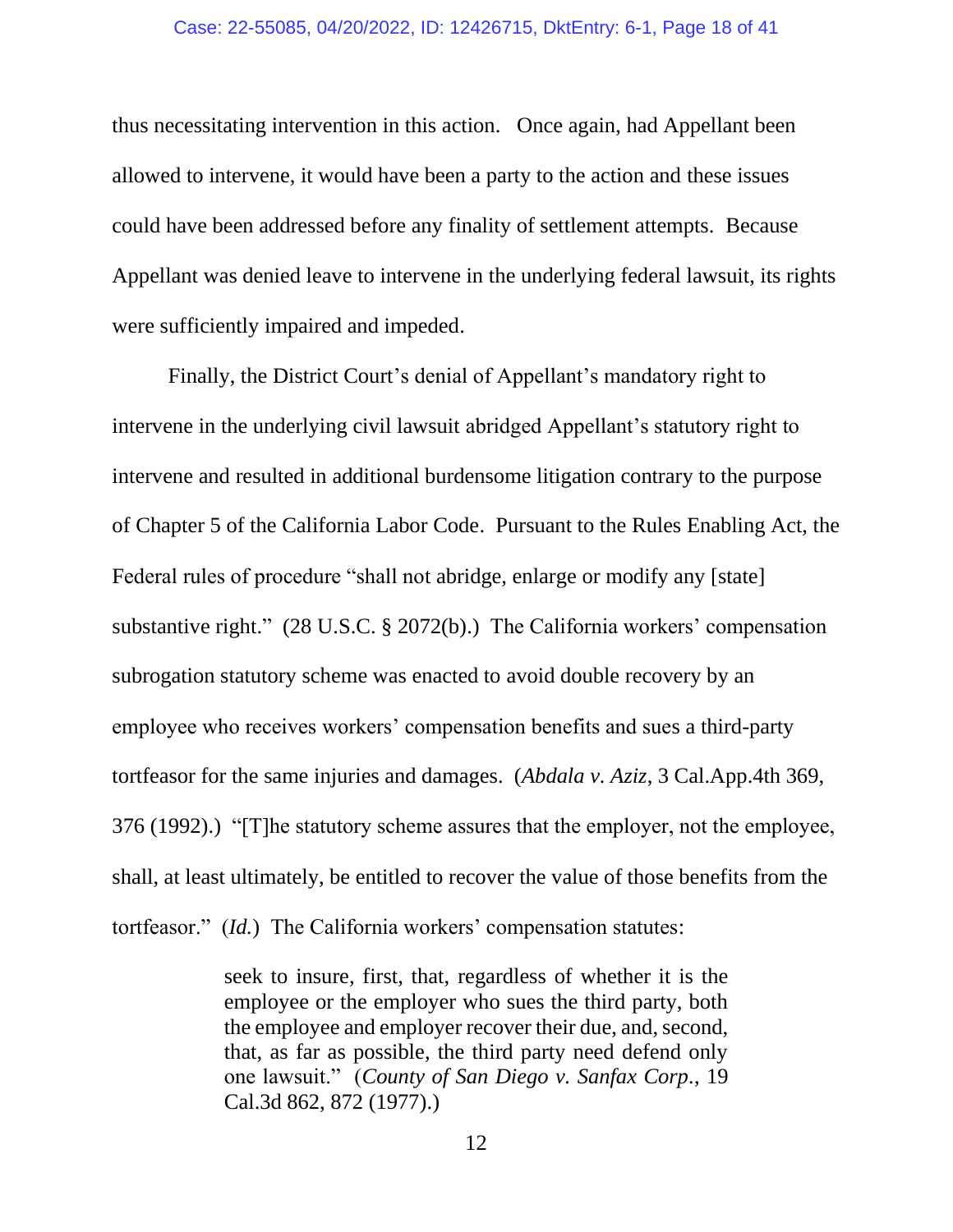The District Court's denial of Appellant's motion to intervene abridged Appellant's absolute right to intervene in the Mauser Plaintiffs' pending lawsuit and is contrary to California's public policy as stated. As a result of the denial, Appellant's ability to address its statutory rights has been impeded and the thirdparty defendants, who did not oppose Appellant's Motion to Intervene, are now having to defend a separate action. Accordingly, the District Court's denial of Appellant's intervention is contrary to California public policy.

#### **STANDARD OF REVIEW**

This appeal is from denial of a Motion for Reconsideration of the District Court's denial of Appellant's Motion for Leave to File a Complaint-in-Intervention which the District Court determined: (1) the motion to intervene was untimely; and (2) Appellant failed to show disposition of the action would impair its ability to protect its interests. [1-ER-002-007.] The standard of review related to timeliness is for abuse of discretion. (*NAACP v. New York*, 413 U.S. 345, 365-66 (1973); *Orange County v. Air California*, 799 F.2d 535, 537 (9th Cir. 1986), cert. denied sub nom. *City of Irvine v. Orange County*, 480 U.S. 946 (1987). The standard of review for a District Court denial of a party's motion to intervene as of right is *de novo*. (*United States v. Stringfellow*, *supra,* 783 F.2d at 825.)

/ / /

/ / /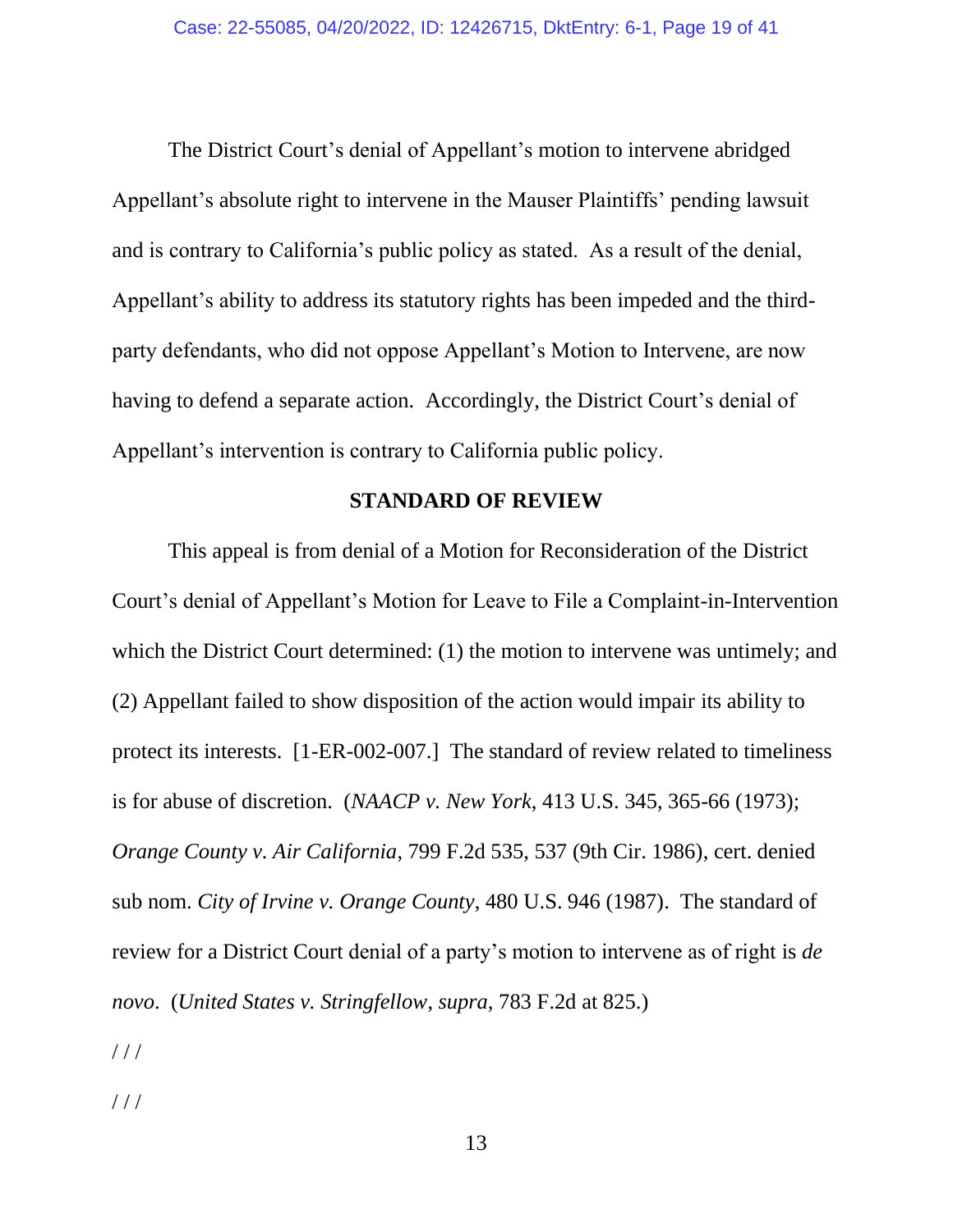#### **ARGUMENT**

### **I. Pursuant to the California Workers' Compensation Statutory Scheme, Employer Intervention to Seek reimbursement Before Trial on the Facts is A Substantive Right**

The District Court erred in finding that Federal Rule of Civil Procedure Rule 24(a) governed the benefit provider's reimbursement attempts, while dismissing the effect and obligations of the California workers' compensation statutory scheme. The District Court erred in finding that Federal Rule of Civil Procedure Rule 24(a) governs in this case and disregarded California Labor Code § 3853. The District Court noted that a federal procedural rule answering a question in dispute governs over a conflicting state law unless the federal rule "exceeds statutory authorization or Congress's rulemaking power." (1-ER-003, citing *Shady Grove Orthopedic Associates, P.A. v. Allstate Ins. Co.*, 559 U.S. 393, 410 (2010).) Pursuant to the Rules Enabling Act, the Federal rules of procedure "shall not abridge, enlarge or modify any [state] substantive right." (28 U.S.C. § 2072(b).) Here, Federal Rule of Civil Procedure Rule 24(a) does not answer the same question as California Labor Code § 3853. Interpreting California Labor Code § 3853 as a procedural question ignores the remainder of the workers' compensation subrogation statutory scheme and the absolute right to intervention created by the California Legislature.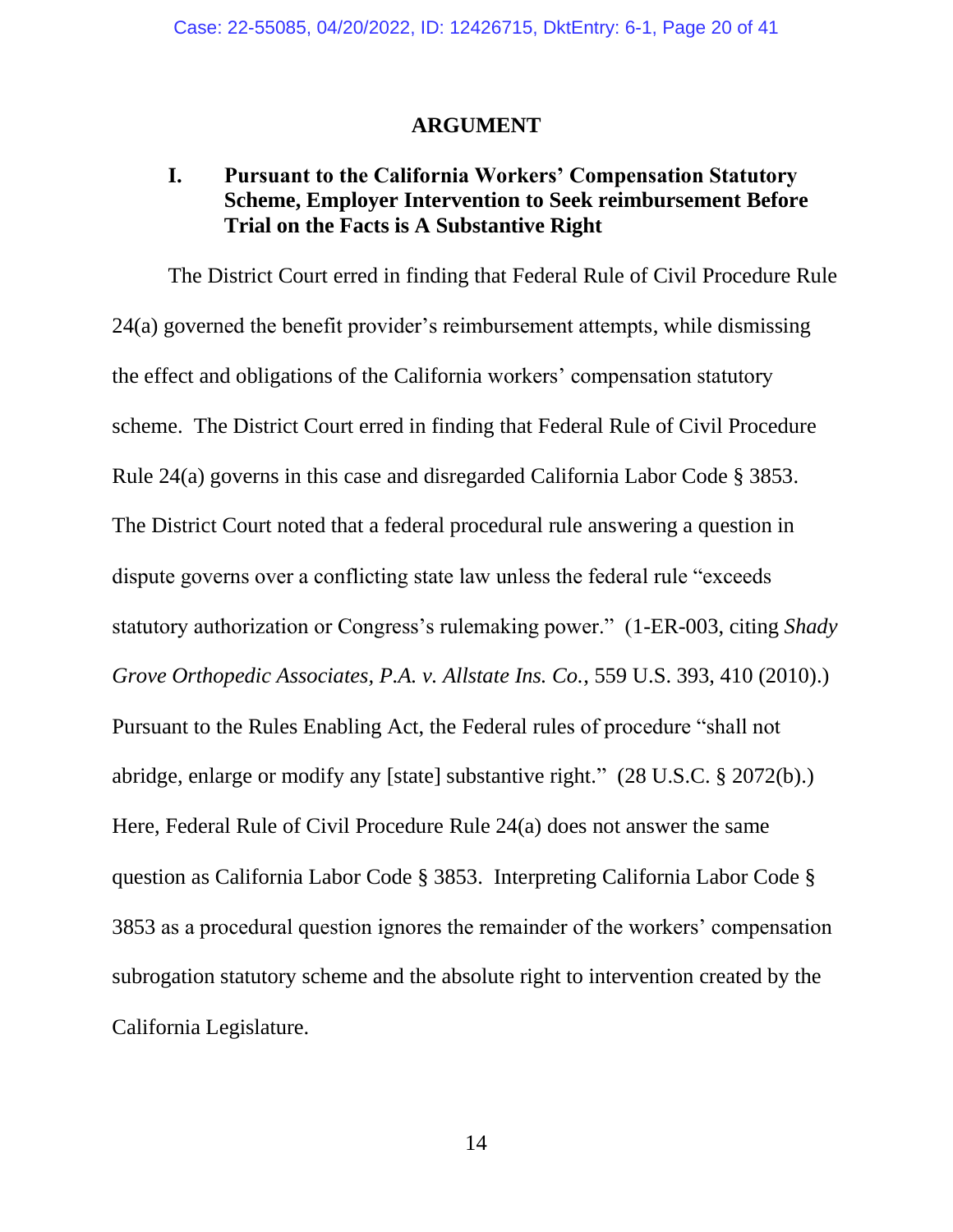Appellant seeks reimbursement for payments made pursuant to the

California legislatively enacted statutory scheme. This statutory scheme sets forth the rights and obligations of both employers and employees in workplace injury scenarios, including as to third party damage pursuit. In setting forth these rights and obligations as to third party claims, the Legislature has delineated the employer rights as substantive.

Further, the purpose of the California statutory scheme is meant to ensure that nothing inhibits a benefit provider's reimbursement pursuit:

> Where an employer is required to provide benefits to an employee for injuries caused by a third party's negligence, the statutory scheme assures that the **employer**, not the employee, shall, at least ultimately, be entitled to recovery the value of those benefits from the tortfeasor. (*Abdala v Aziz*, *supra*, 3 Cal.App.4th at 376, emphasis added.)

There exists "a clear legislative policy militating in favor of reimbursement

whenever possible". (*Gapusan v Jay, supra*, 66 Cal.App.4th at 741.)

The Courts have also identified the policy considerations underlying those

activities and results to be avoided:

The policy underlying [these statutory provisions] is avoidance of double recovery by the employee who elects to claim benefits under the Labor Code and also seeks compensation for his or her injuries from a negligent third party. (*Duncan v. Wal-Mart Stores, Inc.*, 18 Cal.App.5th 460, 469 (2017), citing *Abdala, supra*, 3 Cal.App.4th at 376.)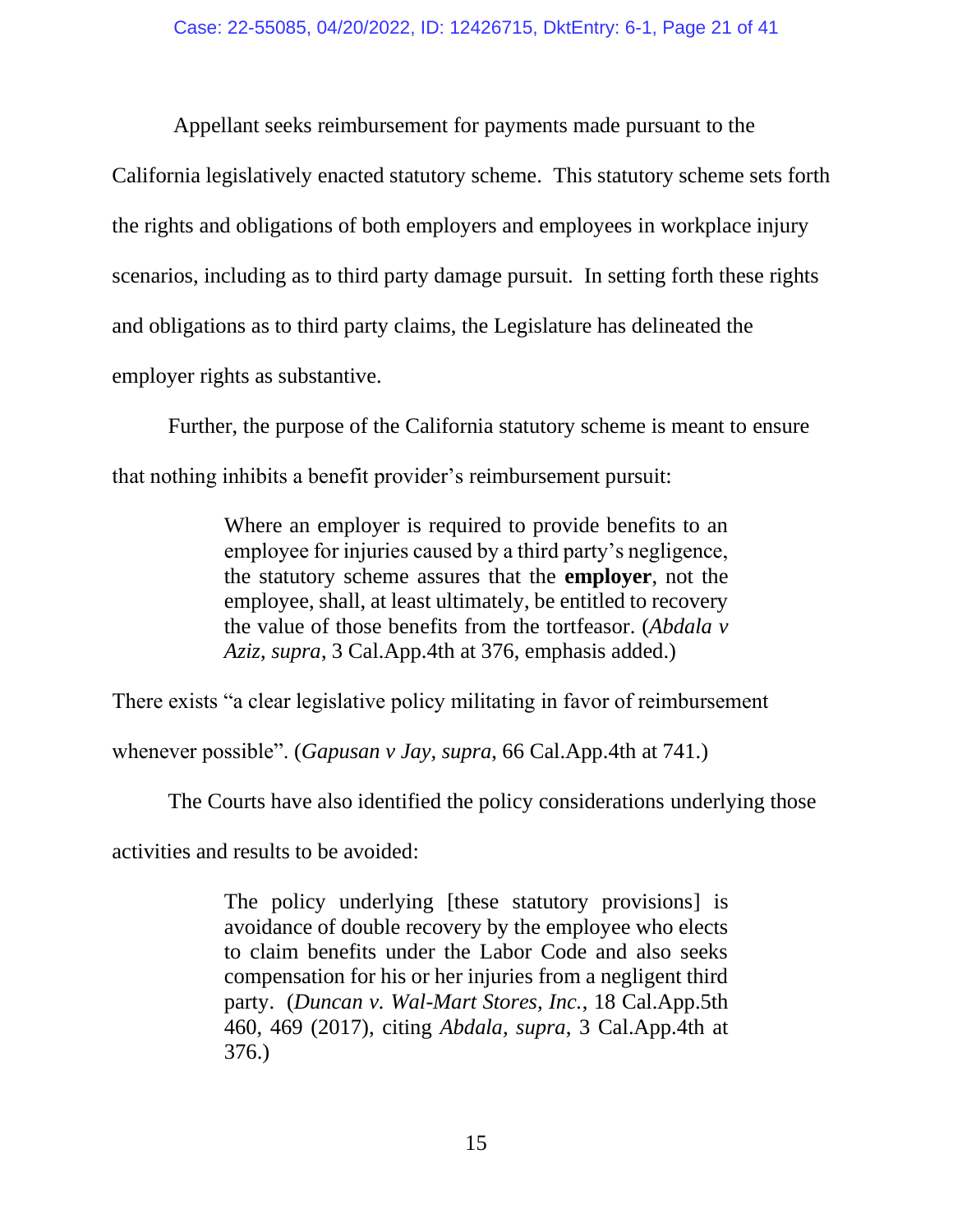An employee is not allowed to manipulate the employer's reimbursement rights, as this would "undermine the system created by the Legislature." (*Duncan, supra*, 18 Cal.App.5th at 472.) The governing statutes were enacted to ensure both the injured worker and the employer have full opportunity to seek recovery of their damages from responsible third parties. Substantive rights were set forth to achieve these policy goals through various requirements, including mandating intervention when either the injured worker or the employer initiates a third-party civil lawsuit without the other. With all the above in consideration, the California Legislature granted the workers' compensation benefit provider a primary right of recovery from third-party tortfeasors – a substantive grant – with a policy favoring reimbursement "whenever possible."

In California, an "employer has an absolute right to intervene in any action brought by the employee against a third party tortfeasor . . . ." (*Duncan v. Wal-Mart Stores, Inc.*, *supra*, 18 Cal.App.5th at 468.) "Substantively, as well as procedurally, employer and employee actions are interchangeable: regardless of who brings the action, it is essentially the same lawsuit." (*County of San Diego v. Sanfax Corp.*, 19 Cal.3d 862, 847 (1977).) As noted by the Central District of California, a workers' compensation benefit provider may join an injured worker's pending lawsuit as a party plaintiff at any time before trial. (*Popovich v. United States*, 661 F.Supp. 944, 947 (C.D. Cal. 1987).)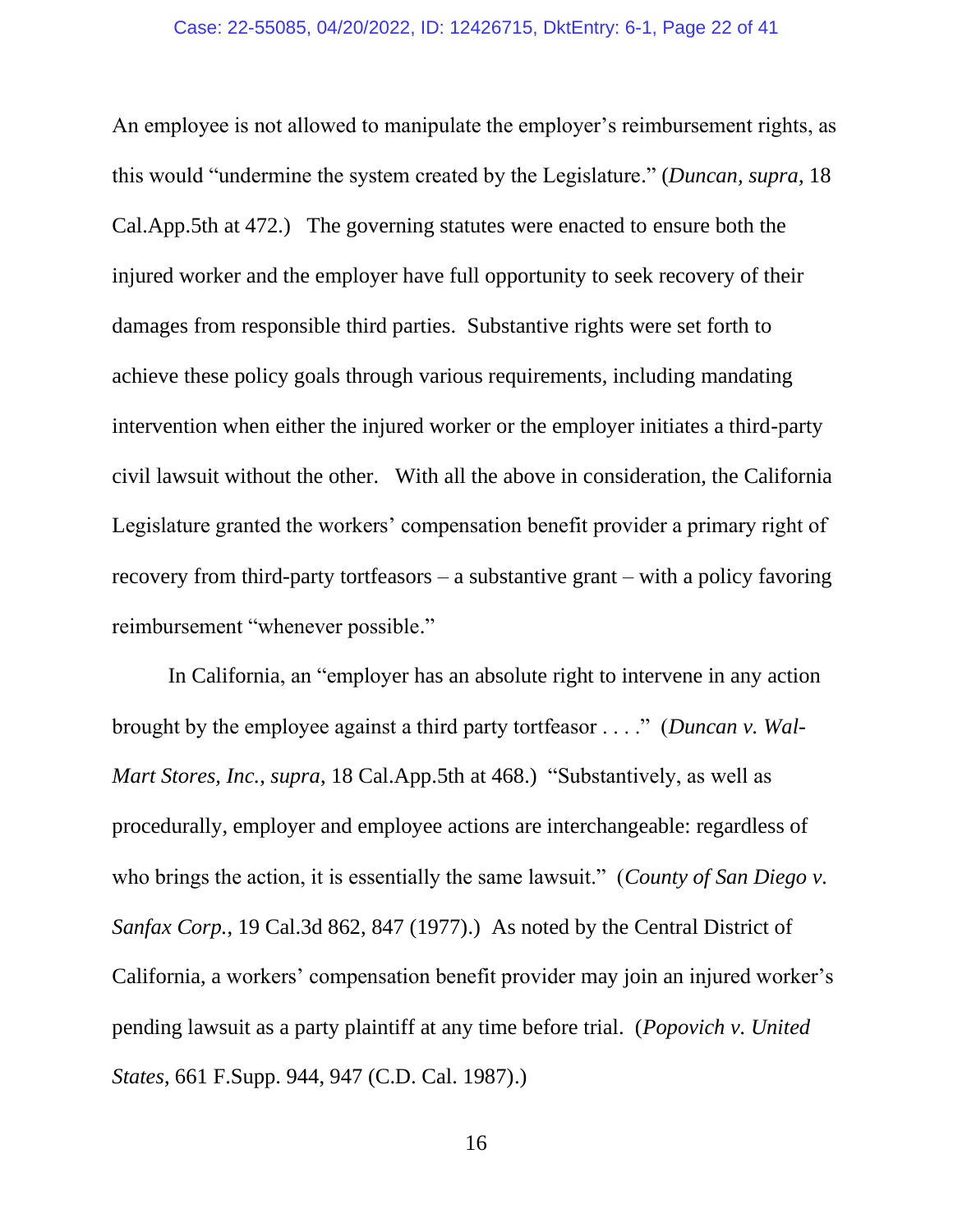As applied by the District Court in this case, Rule 24(a) abridges Appellant's absolute right to intervene. By applying Rule 24(a) and the test for intervention as of right, the District Court ignored the California Legislature's explicit intent to ensure an employer has the ability to recover the workers' compensation benefits and other payments it has made from responsible negligent third parties and impedes Appellant's absolute right to intervene in a pending action brought by an injured worker.

The District Court's denial of Appellant's Motion to Intervene and subsequent Motion for Reconsideration ignores the overall statutory scheme requiring valid settlements be *subject to the employer's right to intervene*. (Cal. Lab. Code §§ 3852, 3859, and 3860.) The legislative intent and policy purpose has been oft repeated – nothing should frustrate the employer's ability to seek to recovery from negligent third parties, of which notice of any non-segregated settlement and an opportunity to recover is required, with the opportunity to intervene in a pending lawsuit. The California Legislature accomplished this goal by requiring a settling injured worker to provide notice of settlement to the employer and allowing intervention "*at any time before trial on the facts*." (Cal. Lab. Code § 3853; see also *Mar v. Sakti International Corp.*, 9 Cal.App.4th 1780,1789-90 (1992).)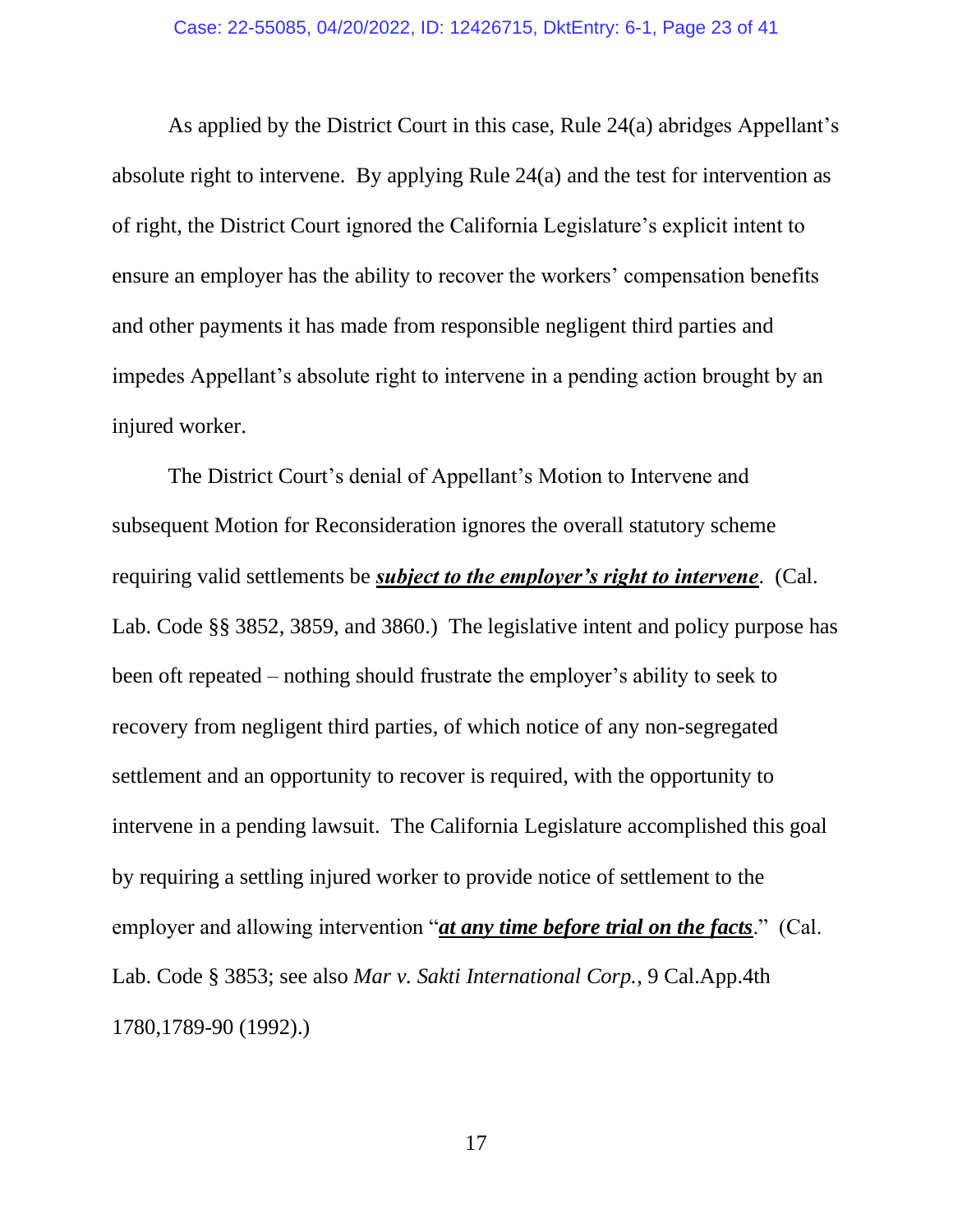By finding Rule 24(a) as dispositive and disregarding the California statutory scheme, the District Court abridged Appellant's substantive statutory right to seek recovery, which includes intervening at any time before trial. Accordingly, the District Court's denial of Appellant's Motion to Intervene and Motion for Reconsideration should be overturned.

### **II. Employer Intervention in a Pending Third-Party Workplace Civil Lawsuit is Mandatory Under California Law**

In California, an injured employee and workers' compensation benefit provider must proceed in a single lawsuit against third-party tortfeasors. As to intervention, where the injured worker and workers' compensation benefits provider bring two separate lawsuits, the cases "shall" be consolidated. (Calif. Labor Code § 3853.)

Here, Appellant was aware of the Mauser Plaintiffs' pending lawsuit against the third-party defendants. Had Appellant not known of the Mauser Plaintiff action and instead brought its own, separate action, it would have been required to consolidate that action with the pending Mauser Plaintiff action. However, because Appellant knew of the pending action, Appellant was required to intervene. Appellant's intervention was not a tactical choice; it was mandated by the California Legislature.

Part of this legislative purpose exists so that defendants are required to defend only one matter. (*County of San Diego v. Sanfax Corp., supra*, 19 Cal.3d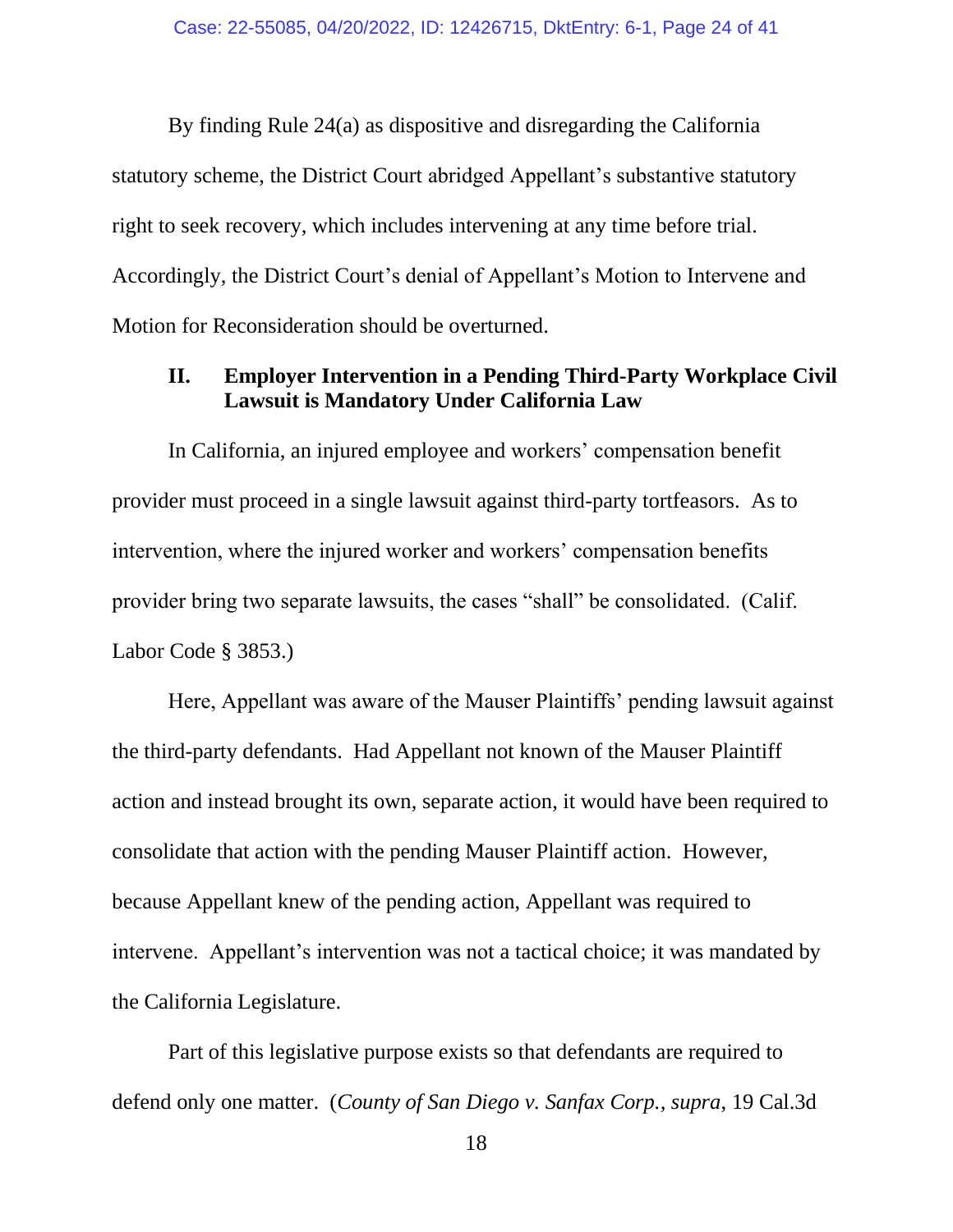862.) It also exists so that the benefits provider can seek their full reimbursement, including when they are put on notice of settlement and/or approval is sought. By finding this was not a mandatory statutory right to intervene at any time before trial, the District Court erred in denying Appellant's mandatory intervention in the Mauser Plaintiff's pending lawsuit.

### **III. The District Court Abused Its Discretion in Finding Appellant's Motion for Leave to Intervene was Untimely**

Appellant asserts that Labor Code §§ 3850, *et seq.* governs their rights as to intervention. The District Court relied upon Federal Rule of Civil Procedure Rule 24(a). As set forth below, under either standard, Appellant was timely in seeking intervention.

### **a. The District Court Abused Its Discretion Because Intervention Was Timely Pursuant to California Labor Code § 3853**

To prevent a double recovery by an injured worker and to protect the interests of an employer/benefit provider, California Labor Code § 3853 specifically allows for intervention "at any time before trial on the merits . . . ." As noted above, the California workers' compensation statutory scheme specifically provides for notice of settlement by either the injured worker or the employer/benefit provider to allow the other to assert its rights by intervening in the pending lawsuit. (Calif. Labor Code §§ 3852, 3859, and 3860.)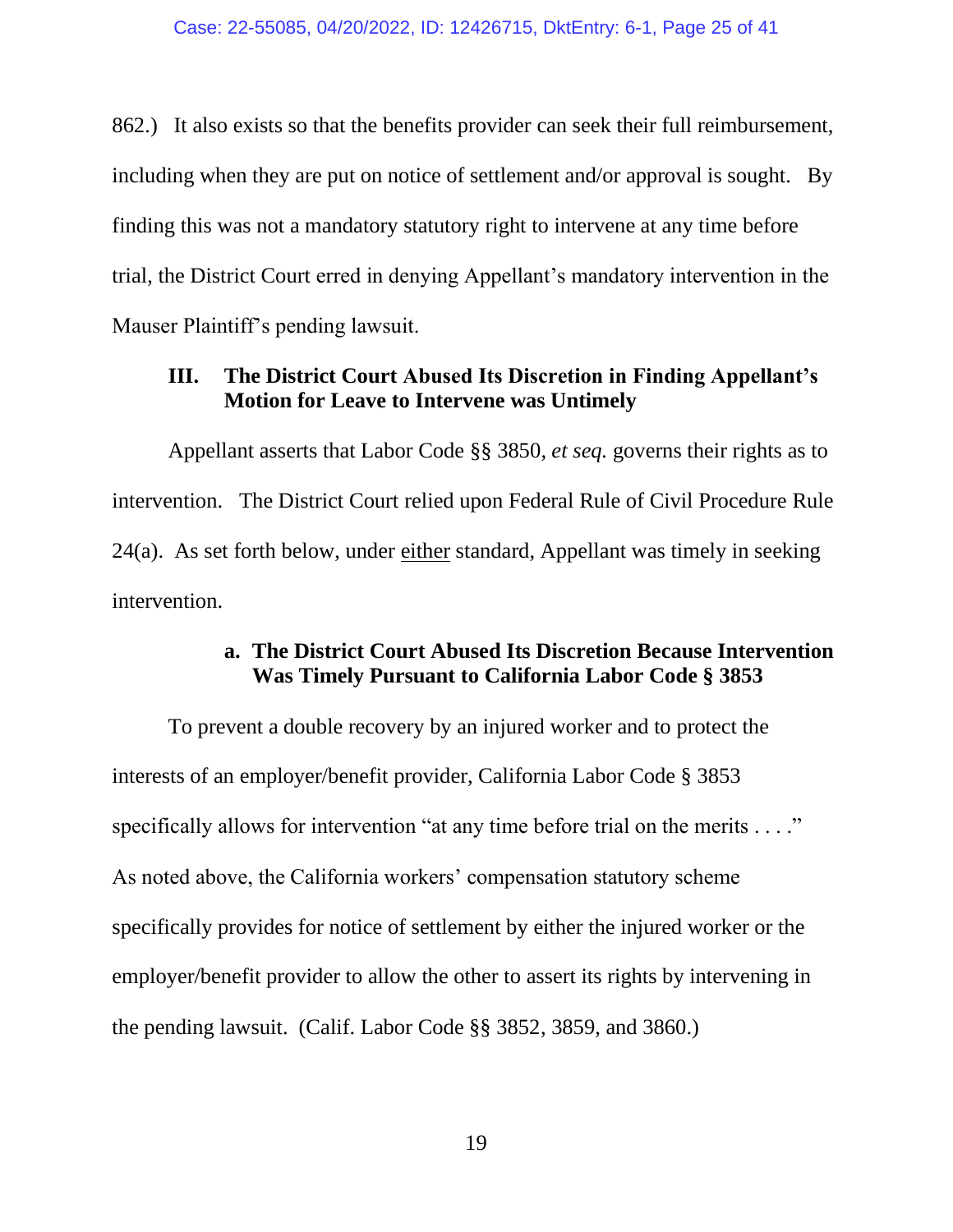Here, the case was originally filed in Los Angeles Superior Court. [2-ER-026; 2-ER-107; 2-ER-201; 2-ER-217.] Once the U.S. Government was named as a defendant, the case was removed to the Central District of California. [2-ER-026; 2-ER-102-108; 2-ER-121; 2-ER-201-202; 2-ER-217.] Several parties filed motions to remand the case back to the Superior court, which were denied. [2-ER-026; 2-ER-044; 2-ER-107-108; 2-ER-206; 2-ER-217.] After advising all parties of its intent to intervene, Appellant was in discussions with the Mauser Plaintiffs' counsel through this process and was told to hold off intervening until the jurisdictional issues were resolved. [2-ER-026-027; 2-ER-043-044; 2-ER-108; 2- ER-202; 2-ER-217-218; 2-ER-222; 2-ER-235-237.]

Once the District Court denied the motions to remand, Appellant filed the Motion for Leave to Intervene in the pending lawsuit. [Docket # 78; 2-ER-189- 259; 3-ER-391-392.] At the time of Appellant's Motion, no trial date had been set, no trial on the facts had commenced, and no dismissal had been sought or ordered. Accordingly, Appellant's Motion to Intervene was timely pursuant to California Labor Code § 3853.

### **b. The District Court Abused Its Discretion; Intervention Was Timely Pursuant to Federal Rule 24(a)**

Assuming, *arguendo*, Federal Rule of Civil Procedure Rule 24(a) governs this case, the District Court still abused its discretion. Intervention as of right is timely under Federal Rule of Civil Procedure Rule 24(a), when Appellant shows: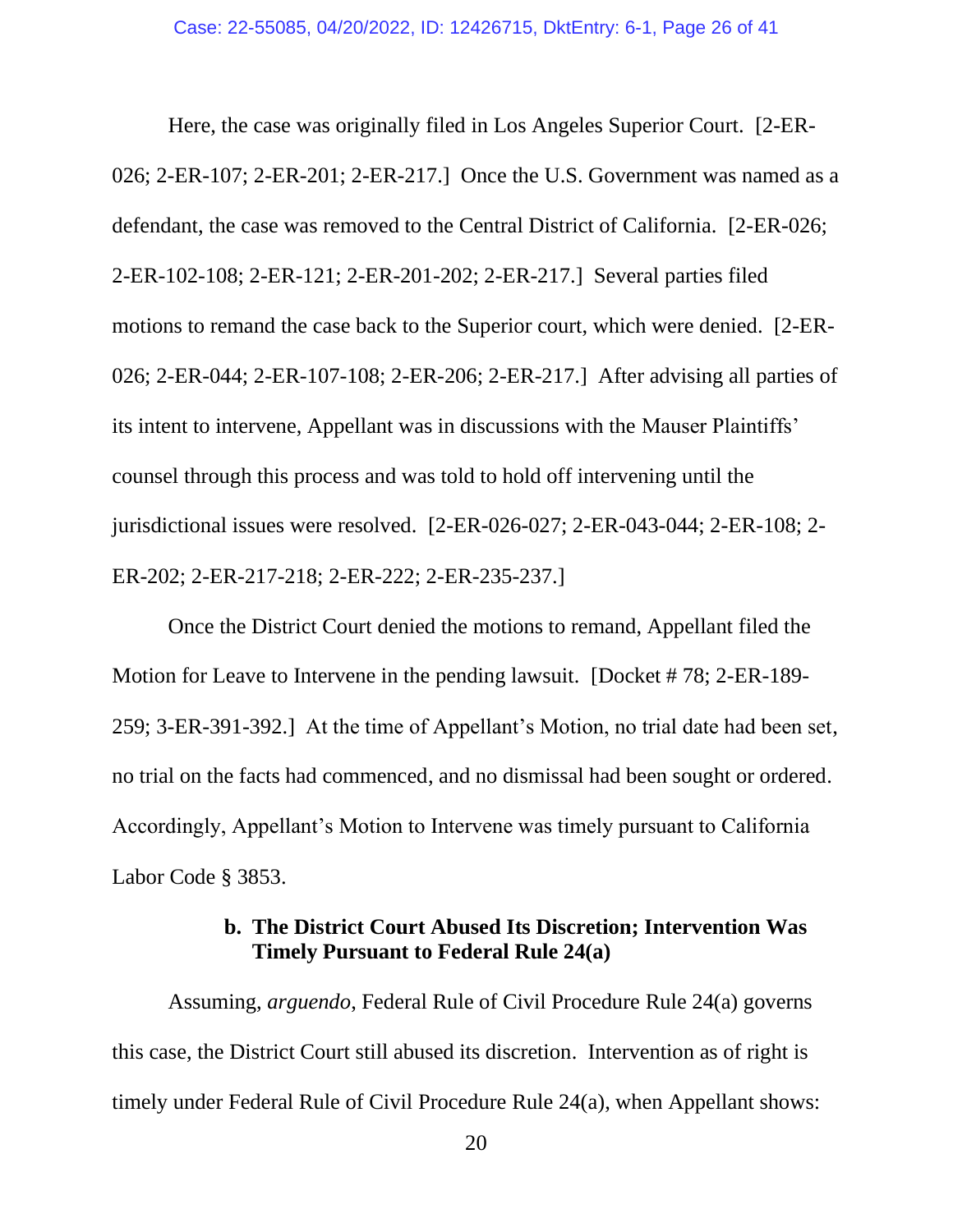(1) the move to intervene was timely; (2) Appellant had a significantly protectable interest relating to the property or transaction which is the subject of this action; (3) Appellant was situated such that disposition of the action may impair or impeded its ability to protect that interest; and (4) Appellant's interest must not have been adequately represented by existing parties.<sup>4</sup> (*Arakaki v. Cayetano*, 324 F.3d 1078, 1083 (9th Cir. 2003)

In evaluating whether an intervention pursuant to Federal Rule of Civil Procedure Rule 24(a) was timely, the District Court was required to weigh the following factors: (1) the stage of proceeding at which an applicant seeks to intervene; (2) the prejudice to other parties; and (3) the reason for and length of delay. (*County of Orange v. Air California, supra,* 799 F.2d 535 at 537.) "Mere lapse of time is not determinative." (*Id.*) Under federal law, "[t]he timeliness requirement for intervention as of right should be treated more leniently than for permissive intervention because of the likelihood of more serious harm." (*Id.* at 552.) Weighing of the aforementioned factors, as the District Court was required to do, results in the conclusion that Appellant's Motion to Intervene was timely.  $///$ 

<sup>&</sup>lt;sup>4</sup> The district court's Order denying intervention focused on requirements (1) and (3), timeliness and impairment. Accordingly, this appeal solely focuses on these two requirements and believes the district court did not find against Appellant's showing of requirements (2) and (4), significantly protectable interest and no adequate representation by existing parties.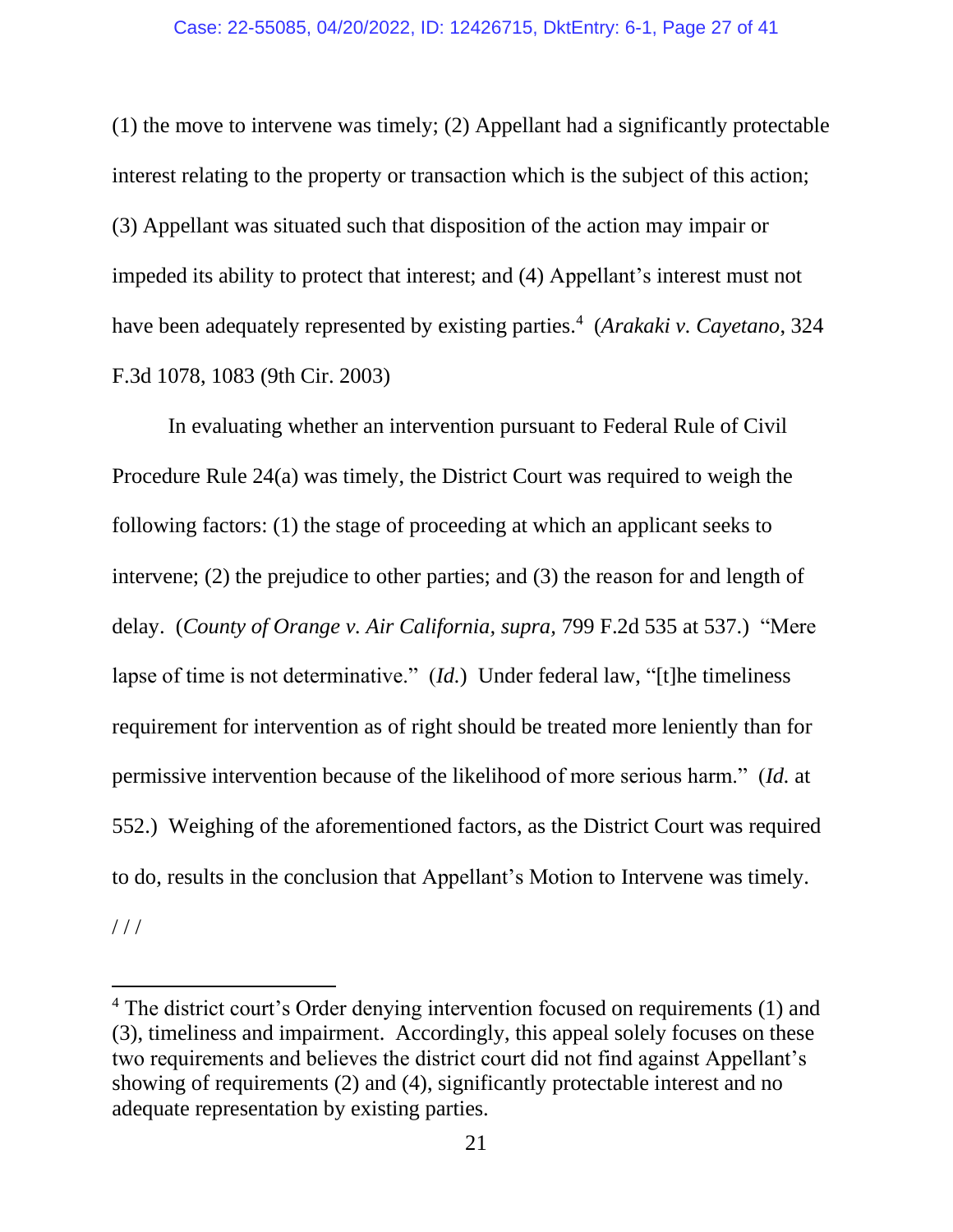### **i. Stage of proceeding at which Appellant sought to intervene**

As a result of the jurisdictional issues between state and federal court, the pending lawsuit was only in its initial phases of litigation when Appellant sought to intervene. On June 9, 2021, the party plaintiffs filed a Consolidated Complaint for Damages and Demand for Jury Trial. [Docket # 71; 3-ER-391.] On June 22, 2021, less than three weeks later, the parties filed a Joint Notice of Settlement. [Docket # 72; 3-ER-391.] At the time Appellant filed its Motion for Leave to Intervene, the case was approximately 14.5 months old, and the filings in the case included motions for removal and remand between state and federal court and various Complaints and Answers by the party plaintiffs and defendants. [3-ER-374-391.] No defendant had answered the June 9, 2021, Consolidated Complaint for Damages and Demand for Jury Trial and no trial date had been set. (*Id.*) The early stage of the proceeding, especially in light of Appellant's notice to the parties of its intent to intervene, again demonstrates that Appellant timely moved for intervention.

The District Court's actions, or lack thereof, regarding the Motion to Intervene, also speaks to the timeliness of the intervention. Appellant sought Intervention on July 9, 2021. [Docket #78; 2-ER-093; 2-ER-189-259; 3-ER-391.] A number of Docket entries issued after Appellant filed its Intervention Motion, but before it was decided, including a Scheduling and Case Management Order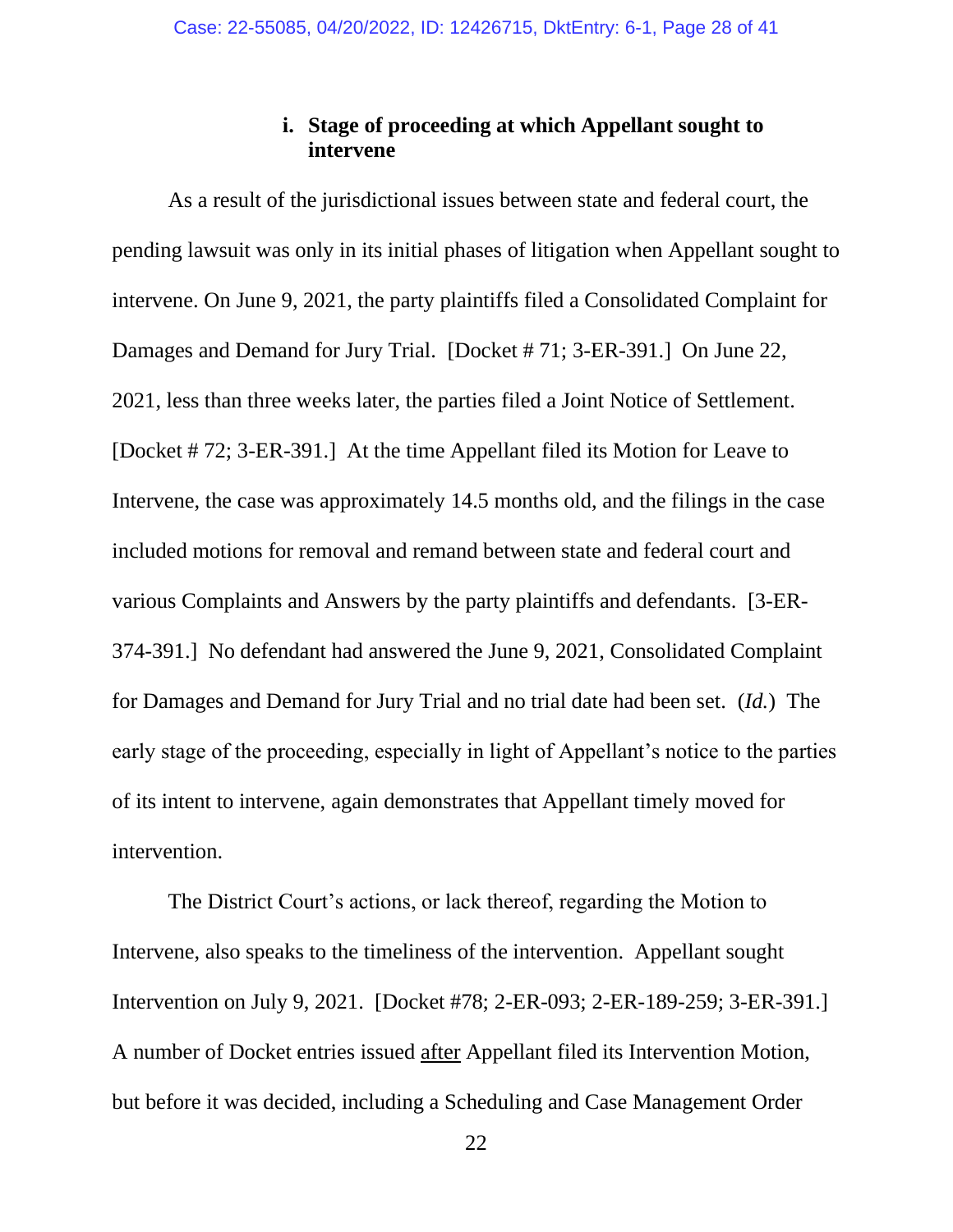issued by Judge Olguin on July 20, 2021. [Docket #82; 3-ER-392.] The Motion to Intervene was set for hearing on the Court's Calendar on August 5, 2021 (later moved to August 12, 2021), but the District Court, in Docket #92 [3-ER-393], took the hearing off calendar *sua sponte* on August 9, 2021, without a decision or request for any additional briefing or information.

On October 29, 2021, when no ruling had yet issued, Appellant filed an Ex Parte Application to Expedite Court' s Ruling on Motion to Intervene. [Docket #107; 2-ER-78-143; 3-ER-394-395.] The District Court issued its Order Denying Motion to Intervene on November 10, 2021. [Docket #118; 1-ER-005-007; 3-ER-395.] No explanation was set forth why the intervention request was not acted upon previously during the pendency of other case activities. Had the District Court noted the statutory, substantive right, as well as the timely intervention request in line with the statutory and legislative policy and granted intervention, Appellant's rights could have been addressed as required under the California statutory scheme (as well as in keeping with judicial efficiency) before dismissal was sought and entered. Instead, from July 9 through November 10, 2021, case activities were underway while Appellant was seeking to pursue their statutory rights in the case they were mandatorily required to join to seek reimbursement. Appellant had no means of discovery or other avenues to pursue their statutory reimbursement.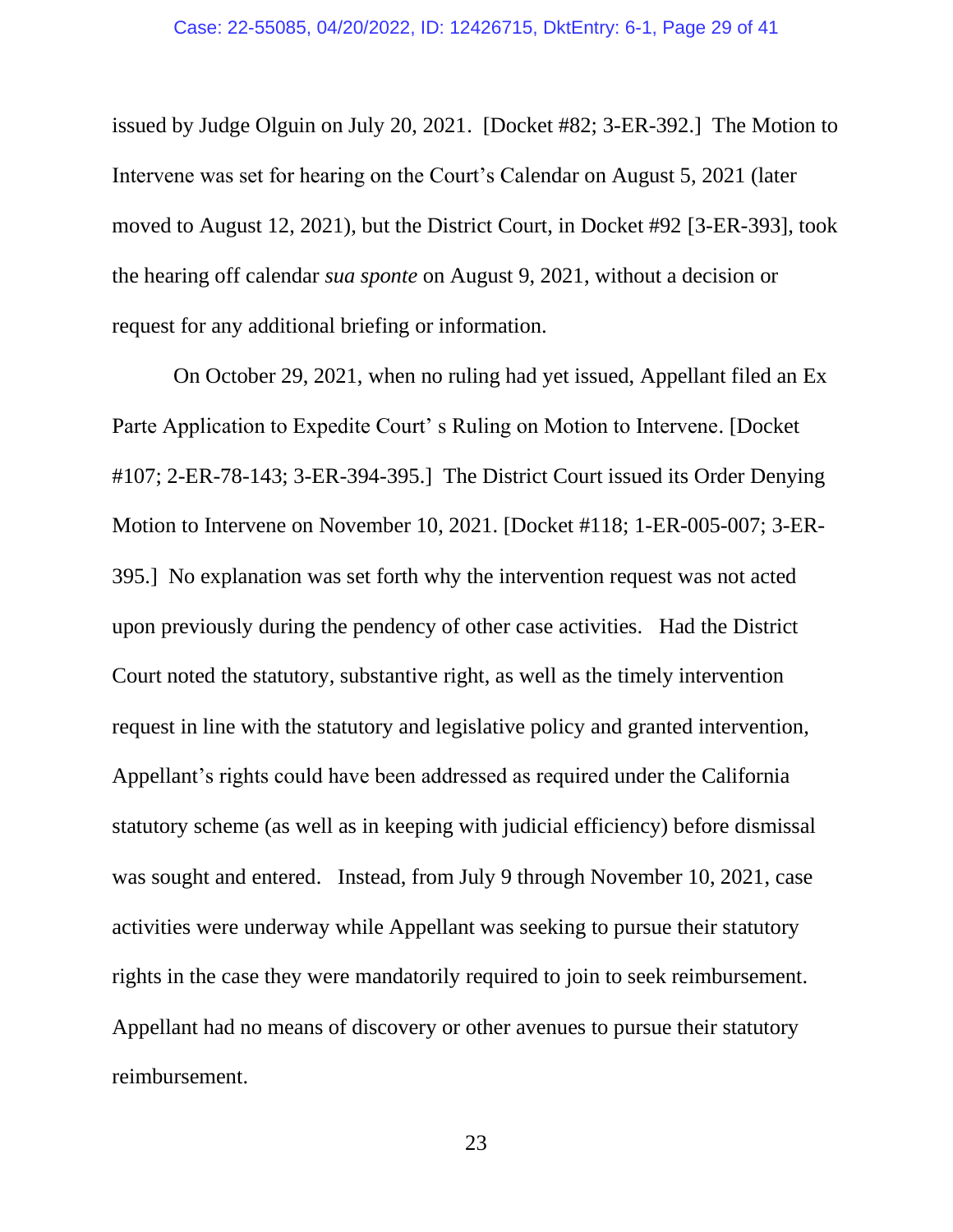### **ii. No Prejudice to other parties**

The prejudice inquiry looks at the prejudice which:

flows from a prospective intervenor's failure to intervene after he knew, or reasonably should have known, that his interests were not being adequately represented – and not from the fact that including another party in the case might make resolution more "difficult[]." (*Smith v. L.A. Unified School District*, 830 F.3d 843, 857 (9th Cir. 2016).

Here, Appellant notified of its reimbursement pursuit no later than January 5, 2021. [2-ER-023-024; 2-ER-040-041; 2-ER-108; 2-ER-202.] The interested parties, the Mauser Plaintiffs and the third-party defendants, were advised of Appellant's intent to intervene on or about January 5, 2021. [*Id.*] Counsel for the Mauser Plaintiffs was in communications with counsel for Appellant regarding intervention and/or a possible agreement with the Mauser Plaintiffs. [*Id.*] On June 3, 2021, Appellant gave notice to all parties, including the Mauser Plaintiffs and third-party defendants, of its intent to intervene in the lawsuit. [*Id.*] The timing of filing the Motion for Leave to Intervene was related to the delay in resolution of whether the case would remain in federal court or be remanded back to state court. If the matter was remanded, Appellant would intervene in state court, if it remained in federal court, it would intervene there, as it has attempted. With all parties on notice of the workers' compensation benefit providers reimbursement claim, there was no prejudice to any party as to the timing of seeking intervention. In fact, the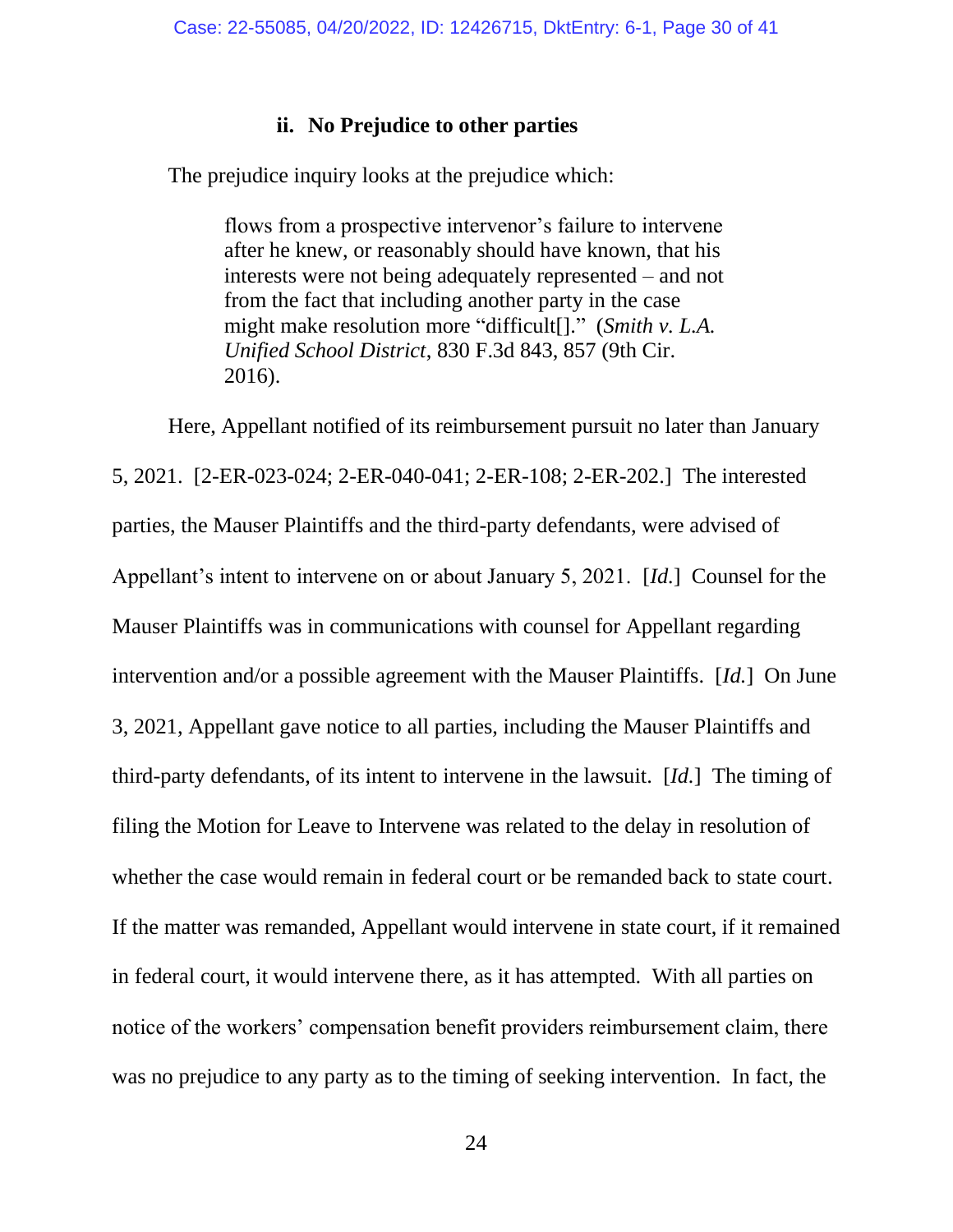#### Case: 22-55085, 04/20/2022, ID: 12426715, DktEntry: 6-1, Page 31 of 41

Mauser Plaintiffs were ones who requested that intervention be held off until the jurisdiction issue resolved.

Based on *Smith*, the inquiry is not whether resolution of the case would be more difficult; instead, the focus is on the prejudice which flows from the timing of the intervention. Here, there was no prejudice because all parties were on notice of Appellant's claims and intent to intervene, and the case was ongoing.

Additionally, Appellant's claims do not broaden the damages already sought by the Mauser Plaintiffs. Appellant's claims are for recovery of workers' compensation benefits and related payments and are a subset of the total tort damages. Appellant's damages are contained within the Mauser Plaintiffs' tort value. Because the damages sought by Appellant do not broaden the claims already being asserted against the third-party tortfeasors, and prevents double recovery, no prejudice results from the timing of Appellant's sought intervention.

### **iii. Reason for Intervention Timing**

Appellant did not "delay" in pursuing its subrogation rights and seeking to intervene. The District Court erroneously found Appellant failed to explain the timing of its intervention motion. The Declaration of counsel submitted concurrently with and in support of Appellant's Motion to Intervene, explained the timing of the motion. Appellant's timing, as noted above. [2-ER-216-220.] On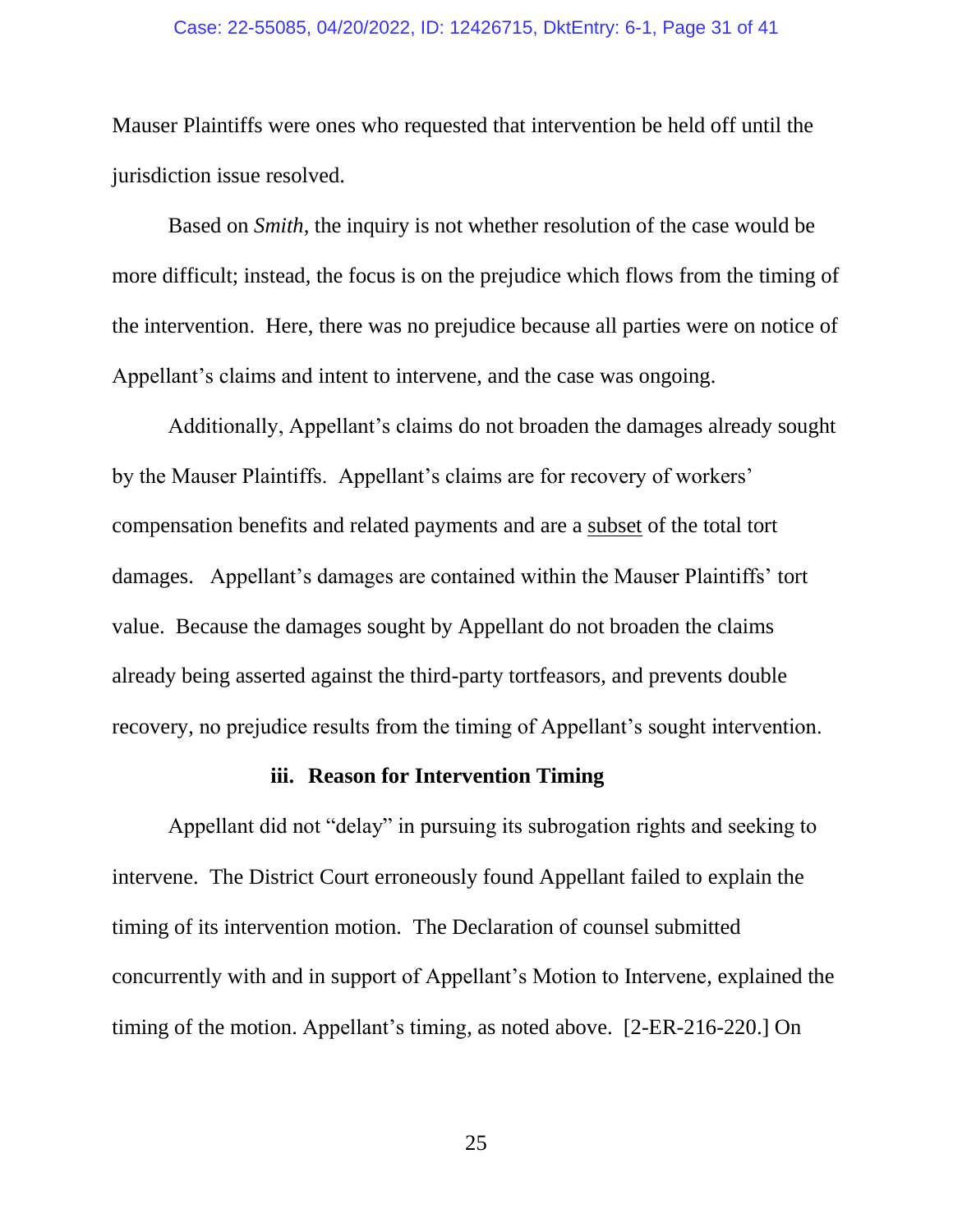July 9, 2021, Appellant filed the underlying Motion for Leave to Intervene. [Docket #78; 3-ER-391-392.]

Appellant set forth that it was awaiting the resolution of the jurisdictional issues before proceeding with intervention in the pending action. Had the District Court granted the motions to remand, the Motion for Leave to Intervene would have been required to be filed in state court. Because the motions to remand were denied, Appellant was required to file its Motion for Leave to Intervene in federal court. Appellant was requested by the Mauser Plaintiffs' counsel to refrain from intervening until the District Court had issued its decision on the pending motions to remand. To avoid duplication, and in light of no trial date being set, it was reasonable for Appellant to hold off on seeking to intervene until the jurisdictional issues were resolved. Once resolved, Appellant pursued its mandatory intervention. Accordingly, the District Court abused its discretion in finding Appellant's intervention was untimely.

### **IV. The District Court Erred In Finding Disposition Of The Action Would Not Impair Appellant's Ability to Protect Its Interests**

The District Court erred in finding Appellant did not meet its burden of showing its ability to protect its subrogation interests would be impaired or impeded by disposition of the action. Potential intervenors are required to show an unfavorable disposition of the pending litigation would result in the practical / / /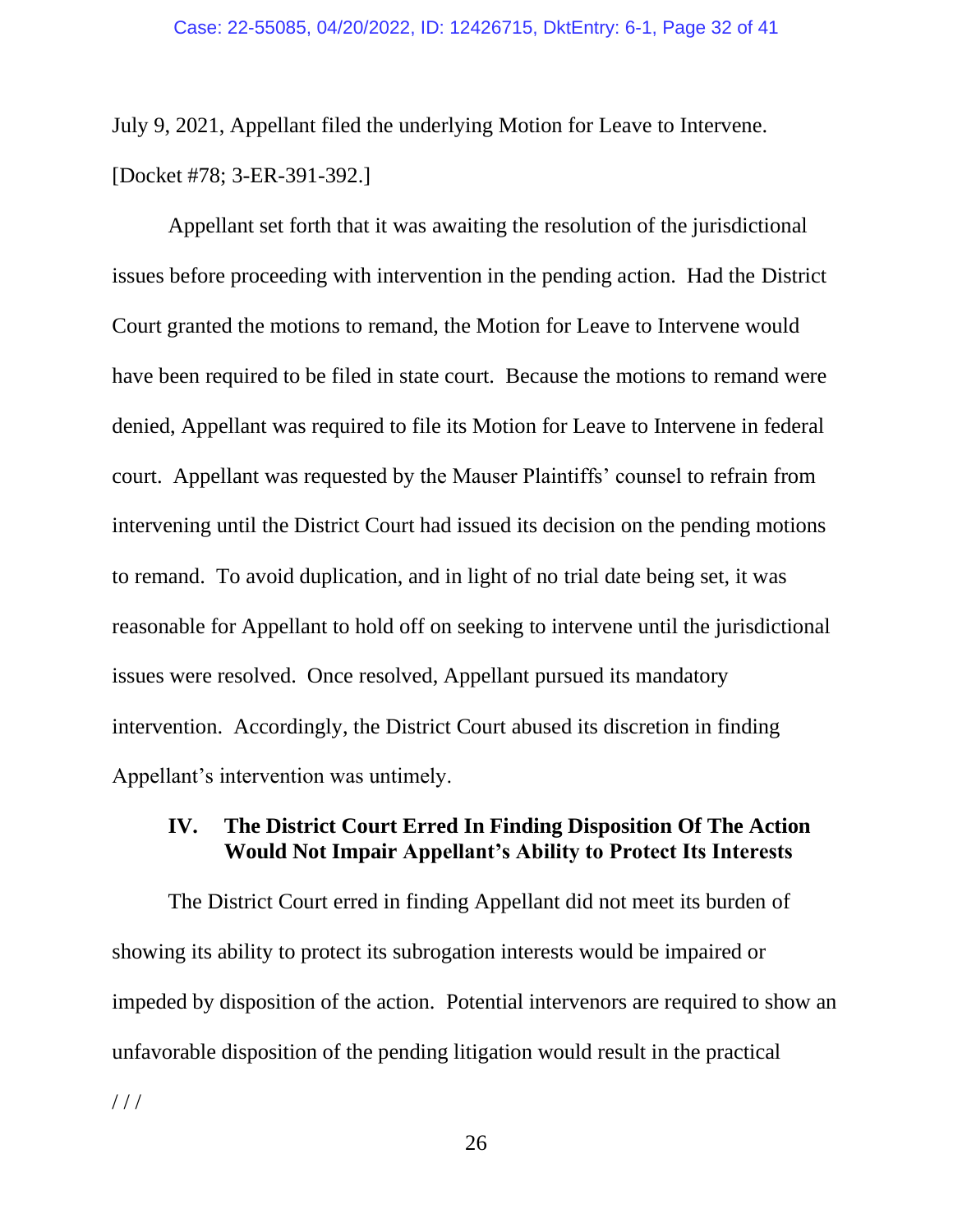impairment of its interests. (*Arakaki*, *supra*, 324 F.3d 1078 at 1083.) However:

[i]ntervention as of right does not require an absolute certainty that a party's interests will be impaired . . . Rule 24 is invoked when the disposition of the action "may" practically impair a party's ability to protect their interest in the subject matter of the litigation . . . (*Citizens for Balanced Use v. Montana Wilderness Association*, 647 F.3d 893, 900, (9th Cir. 2011.)

As set forth in its pleadings, Appellant noted a number of reasons why intervention was necessary, including as to the concern of a non-segregated settlement. In California, "[n]o release or settlement of any claim under this chapter as to either the employee or the employer is valid *without the written consent of both*." (Cal. Lab. Code § 3859(a), emphasis added.) No release or settlement by an injured worker "is valid or binding as to any party thereto without notice" to the workers' compensation benefit provider, "with the opportunity to the workers' compensation benefit provider to recover" the amount of workers' compensation benefits paid to and on behalf of the injured worker. (Cal. Lab. Code § 3860(a).) In non-segregated settlements, the California rule against double recovery by an injured worker "prevents an employee from retaining third party damages except to the extent they exceed compensation benefits received by him." (*Van Nuis v. Los Angeles Soap Co.*, 36 Cal.App.3d 222, 230 (1973).)

A settlement without the consent of the workers' compensation benefit provider may be invalid per Labor Code §§ 3859 and 3860, making Appellant's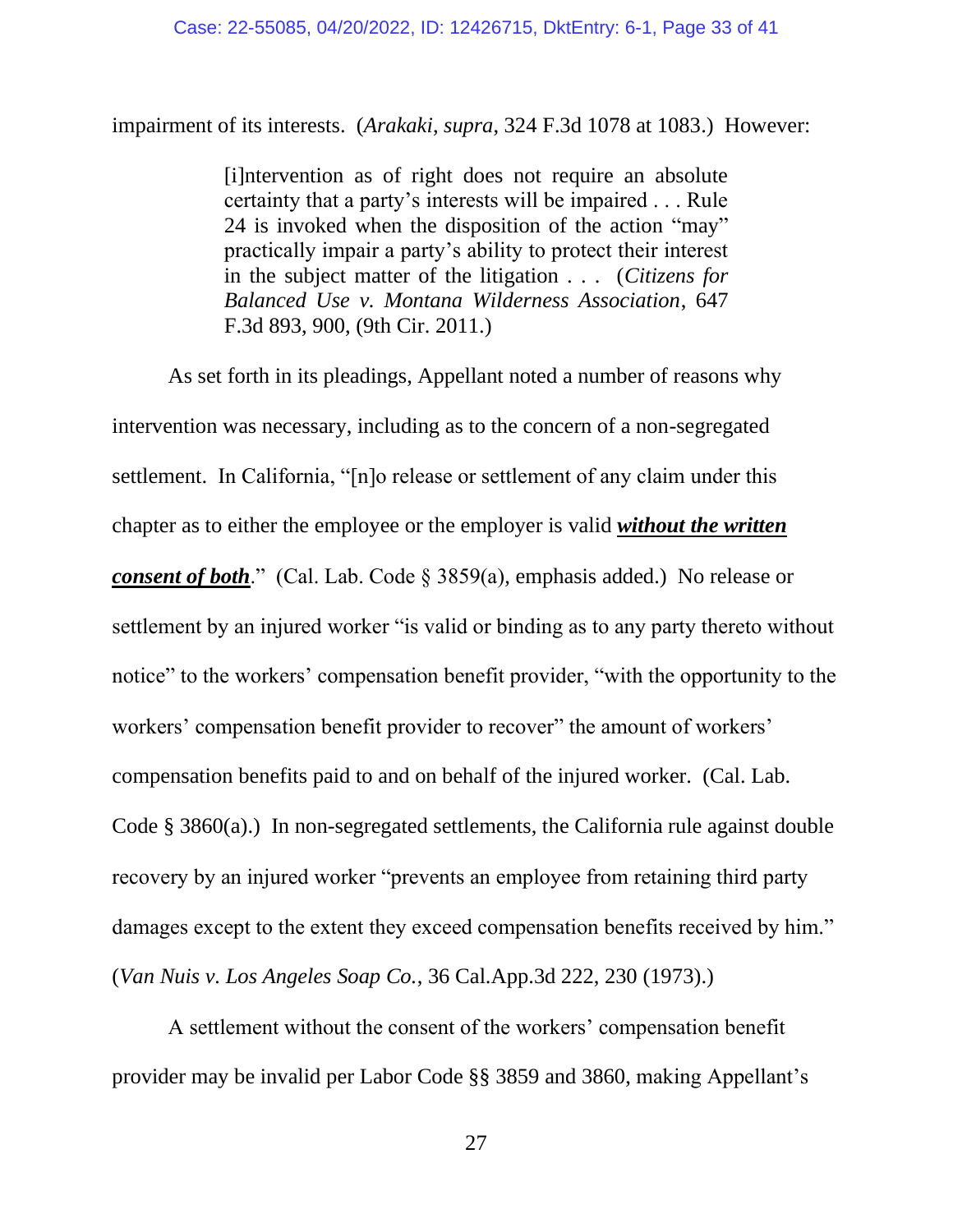#### Case: 22-55085, 04/20/2022, ID: 12426715, DktEntry: 6-1, Page 34 of 41

intervention in this matter necessary. Here, Appellant learned through informal discussions that the Mauser Plaintiffs' settlement with the third-party defendants may be non-segregated (later confirmed through Superior Court filings of Island Helicopters, Island Express Holdings Corp., and O.C. Helicopters, LLC). The Mauser Plaintiffs did not seek nor obtain Appellant's consent to settlement. As Appellant pointed out to the District Court in its Motion for Reconsideration, a financial stake or potential liability in or from a workers' compensation benefit provider's reimbursement claim derived from contract (here the Mauser Plaintiffs' settlement with the third-party defendants) may jeopardize, impair, and/or impede Appellant's subrogation rights.

The settlement at issue occurred in the Federal Court action and addressing whether the settlement should be set aside per Labor Code §3859 arises from this Federal case; hence, this appeal. Appellant brought the non-segregated settlement issue to the District Court's attention in its Motion for Reconsideration, but the District Court failed to address this issue in its December 16, 2021, Order Denying Motion for Reconsideration. [1-ER-002-004.]

Appellant has no alternate forum to pursue the totality of its rights because Appellant has asserted no claims against the United States, and understands that the issues involving this matter's settlement, approved by a Federal Court, may therefore need to be reviewed by the Federal Court, thus necessitating intervention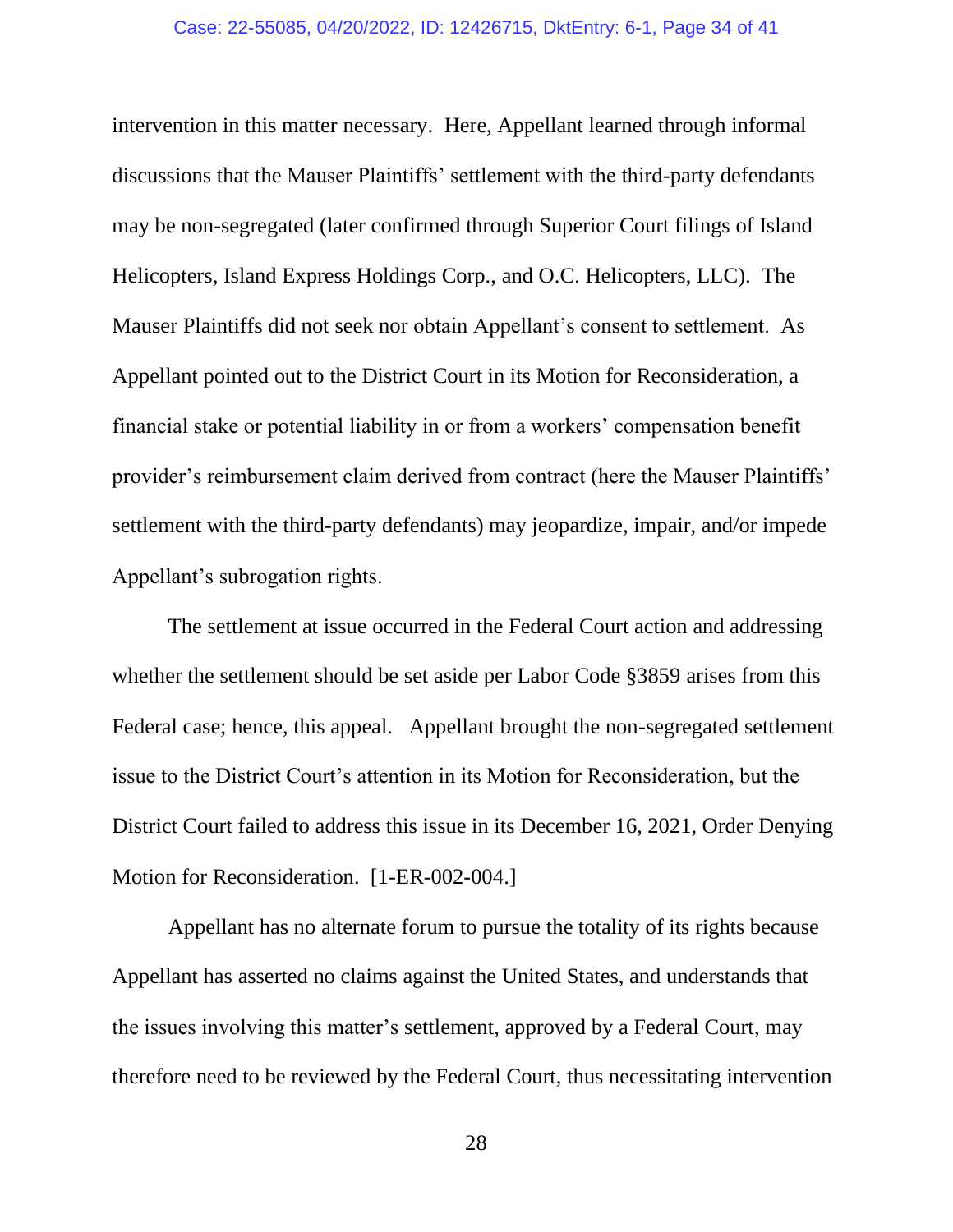#### Case: 22-55085, 04/20/2022, ID: 12426715, DktEntry: 6-1, Page 35 of 41

in this action. Once again, had Appellant been allowed to intervene, it would have been a party to the action and these issues could have been addressed before any case finality occurred. Because Appellant was denied leave to intervene in the underlying federal lawsuit, its rights were sufficiently impaired and impeded.

Appellant has noted the fact that after it became aware a tentative settlement had been reached, it had not been served with the unredacted settlement agreement between the Mauser Plaintiffs and the third-party defendants and thus the further need to intervene to protect its interests. [2-ER-030-034.] Appellant requested the settlement documents on several occasions so it could determine whether the proposed settlement between the Mauser Plaintiffs and the third-party defendants was segregated or non-segregated. To date, they have still not been received, although it is understood arguments may be made in reliance on such an unserved document. Addressing the terms of a document Appellant has not reviewed is not fully possible.

The District Court erred in finding Appellant has other means to protect its interests [1-ER-006-007] as addressing the validity of any non-segregated Federal Court approved settlement, including approval involving minors, would likely be within the Federal Court's province, as opposed to state court. Had the District Court granted Appellant's Motion to Intervene, Appellant would have been: (1) a party to the action and had access as a party to any settlement agreement that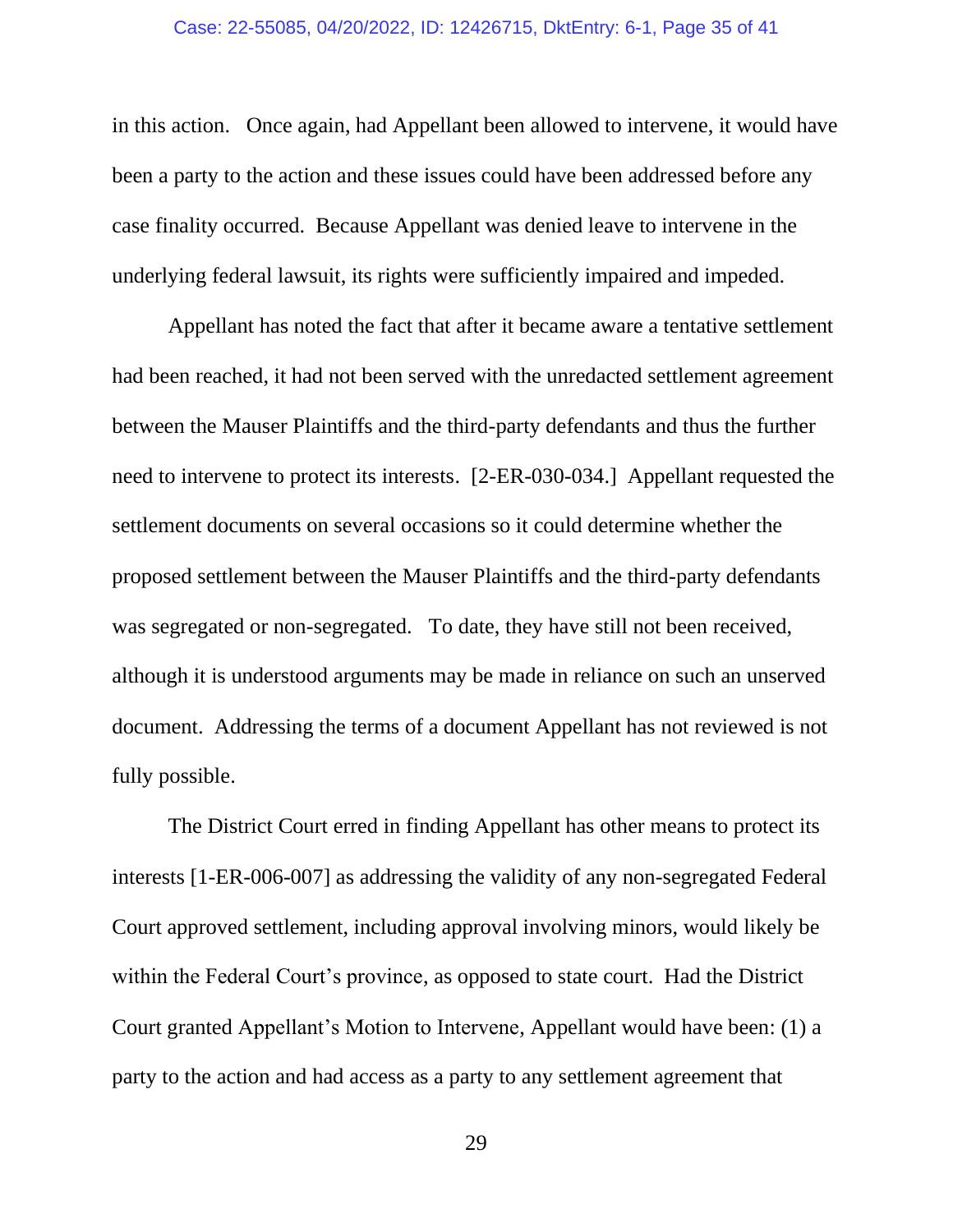affected their rights; and (2) able to evaluate whether the settlement was segregated or non-segregated and able to take action to address the issues and settlement validity before the settlement was concluded and paid. Thus, while courts have held that a potential intervenor's rights might not be impeded if it has other means to pursue its rights, Appellant herein has no complete means other than intervention to protect its rights *in this matter*. (*Lockyer, supra*, 450 F.3d 436 at 442.)

The District Court abused its discretion in finding the intervention untimely and erred in finding Appellant's rights would not be impaired or impeded by denial of the intervention motion. The District Court's denial of Appellant's Motion to Intervene should be overturned and Appellant should be allowed to intervene to pursue its subrogation rights, including as to any necessary actions relating to Labor Code §§ 3859 and 3860.

### **V. The District Court's Denial of Appellant's Substantive Mandatory Right to Intervene Resulted in Unnecessary Litigation and Prejudice to Appellant Contrary to Public Policy**

The California workers' compensation statutory scheme serves a number of purposes including: (1) ensuring the workers' compensation benefit provider and employee recover just compensation from the responsible negligent party; and (2) the tortfeasor is confronted with only one action for the determination of all claims by the workers' compensation benefit provider and the employee. (*San Diego*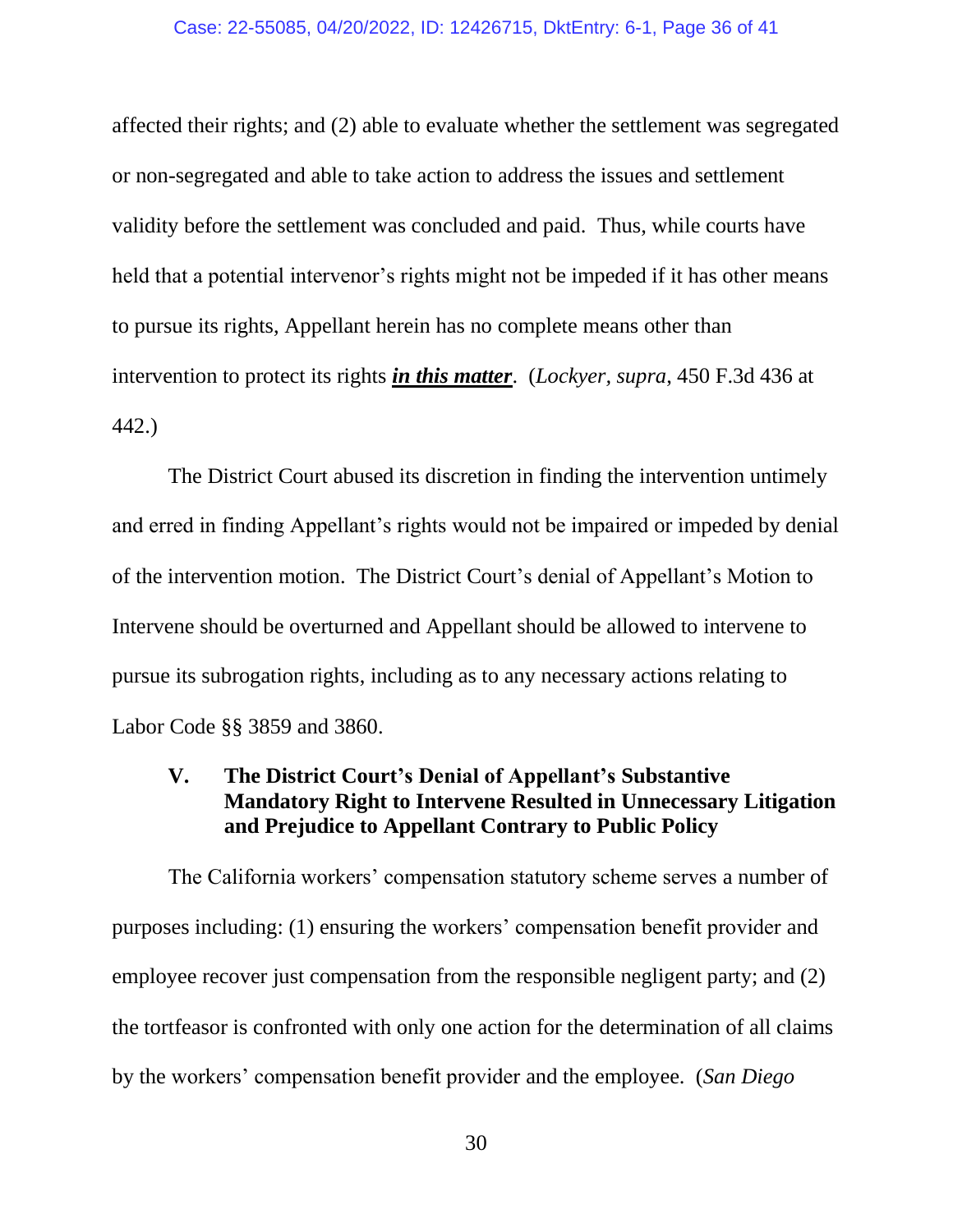*Unified Port District v. Superior Court*, 197 Cal.App.3d 843, 847 (1988).) The dual purpose of the California Workers' Compensation Act is to: (1) ensure the workers' compensation benefit provider receives full reimbursement for the amount of benefits it paid to and on behalf of an injured employee; and (2) prevent an employee's double recovery for the same compensable injury. (*Van Nuis v. Los Angeles Soap Co.*, 36 Cal.App.3d 222, 229 (1973).) To accomplish these purposes, California Labor Code §§ 3859 and 3860 specifically require the injured employee to provide notice of settlement to the workers' compensation benefit provider to provide it with an opportunity to intervene *after settlement is reached between the injured employee and the third-party tortfeasors*.

Denial of Appellant's absolute right to intervene by characterizing § 3853 as procedural as opposed to substantive undermines the entire statutory scheme of California Labor Code §§ 3850, *et seq.* Specifically, viewing §3853 as only procedural ignores the intent to provide for an opportunity to a workers' compensation benefit provider to pursue its claim against the third-party tortfeasor in the pending lawsuit. This legislative intent is clear – the statutory scheme requires that the workers' compensation benefit provider receive notice of a settlement by an employee so that it can pursue its subrogation rights against the negligent defendant in the same lawsuit even after the injured worker and thirdparty defendants have reached a settlement.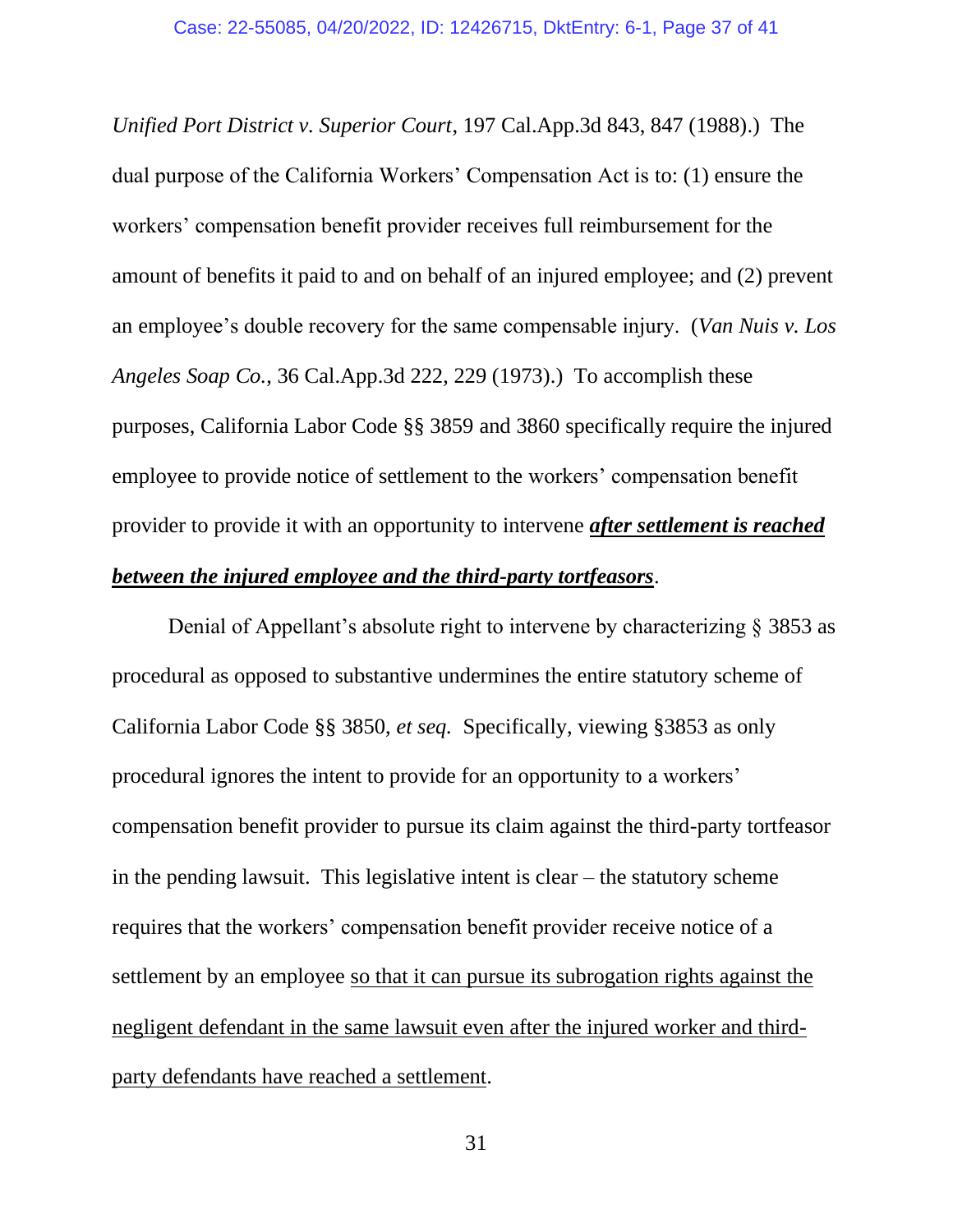The District Court's denial of Appellant's Motion to Intervene has frustrated the purpose underlying the California Workers' Compensation Act. Pursuant to California law, Appellant was mandated to intervene in the Mauser Plaintiffs' pending action. Appellant is not and has not been in possession of the relevant settlement agreement, and even if so, intervention would still be the required result. The District Court's error in denying Appellant's intervention in this case has resulted in prejudice to Appellant and additional, unnecessary litigation in both federal and state courts contrary to public policy.

For these reasons, the District Court's denial of Appellant's intervention should be overturned and Appellant should be granted its absolute right to intervene and pursue its subrogation rights in the Mauser Plaintiffs' lawsuit.

/ / /

/ / /

- / / /
- $///$
- $//$
- $1/1$
- $1/1$
- $///$
- / / /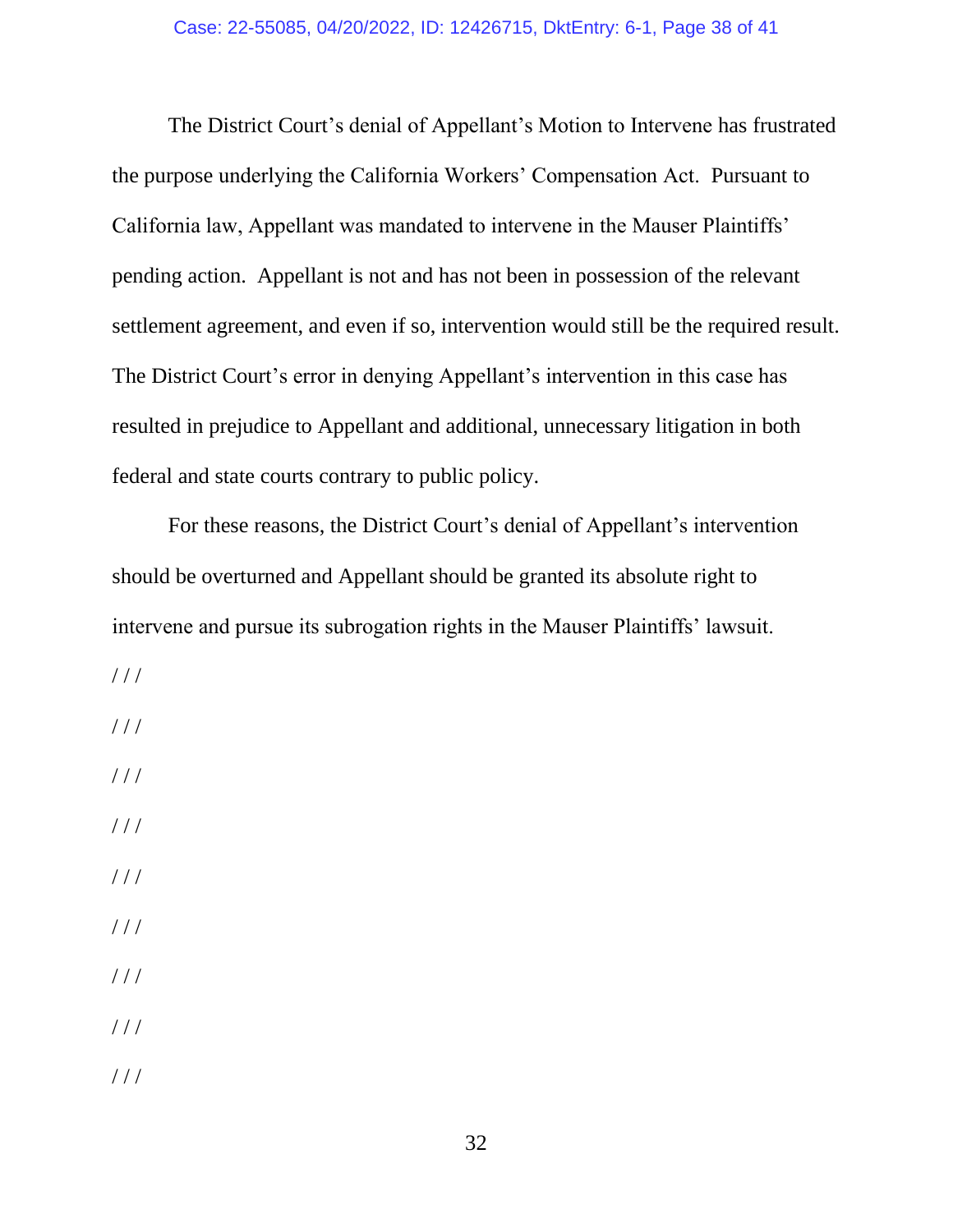Case: 22-55085, 04/20/2022, ID: 12426715, DktEntry: 6-1, Page 39 of 41

### **CONCLUSION**

Appellant respectfully requests this Court grant its Appeal and reverse the

December 16, 2021, Order Denying its Motion for Leave to Intervene.

Date: April 20, 2022

Respectfully submitted,

ENGLAND, PONTICELLO & ST. CLAIR

BY s/Barry W. Ponticello

BARRY W. PONTICELLO bponticello@eps-law.com Attorneys for Appellant, Sports Academy, LLC Sports Academy/The Hartford Accident & Indemnity Company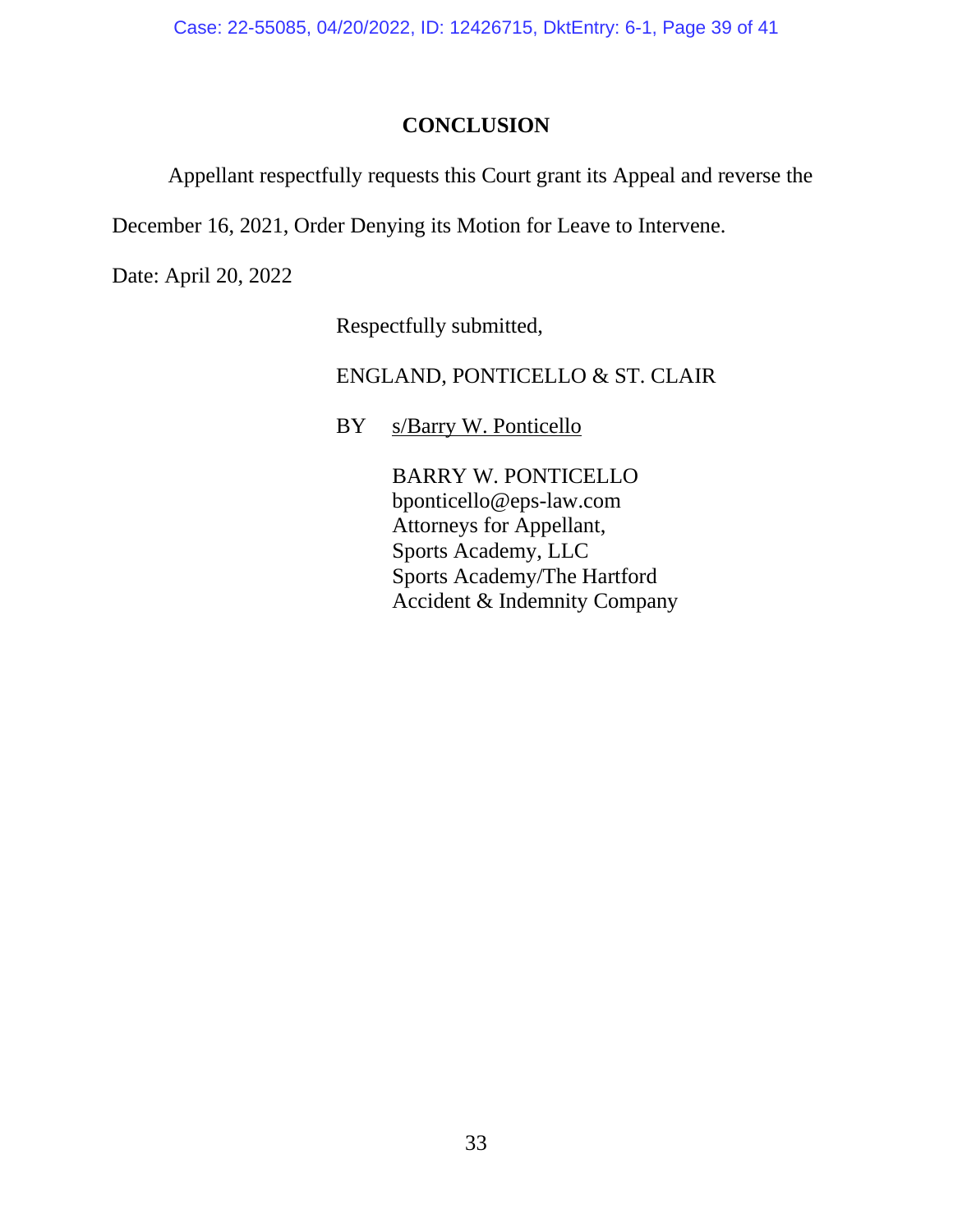### **CERTIFICATE OF COMPLIANCE**

This brief complies with the type-volume limitation of Fed. R. App. P. 32(a)(7(B) because:

- 1. this brief contains 7286 words, excluding the parts of the brief exempted
- 2. this brief uses a monospaced typeface and contains 690 lines of text, excluding the parts of the brief exempted by Fed. R. App. P.  $32(a)(7)(B)(iii)$ .

This brief complies with the typeface requirements of Fed. R. App. P. 32(a)(5) and the type of style requirements of Fed. R. App. P. 32(a)(6) because:

This brief has been prepared in a proportionally spaced typeface using (state name and version of word processing program) **Microsoft 10** (state font size and name of type style) **14 pt. Times New Roman**.

Dated: April 20, 2022 Signature: s/Barry W. Ponticello Barry W. Ponticello Attorneys for Appellant Sports Academy, LLC Sports Academy/The Hartford Accident & Indemnity Company